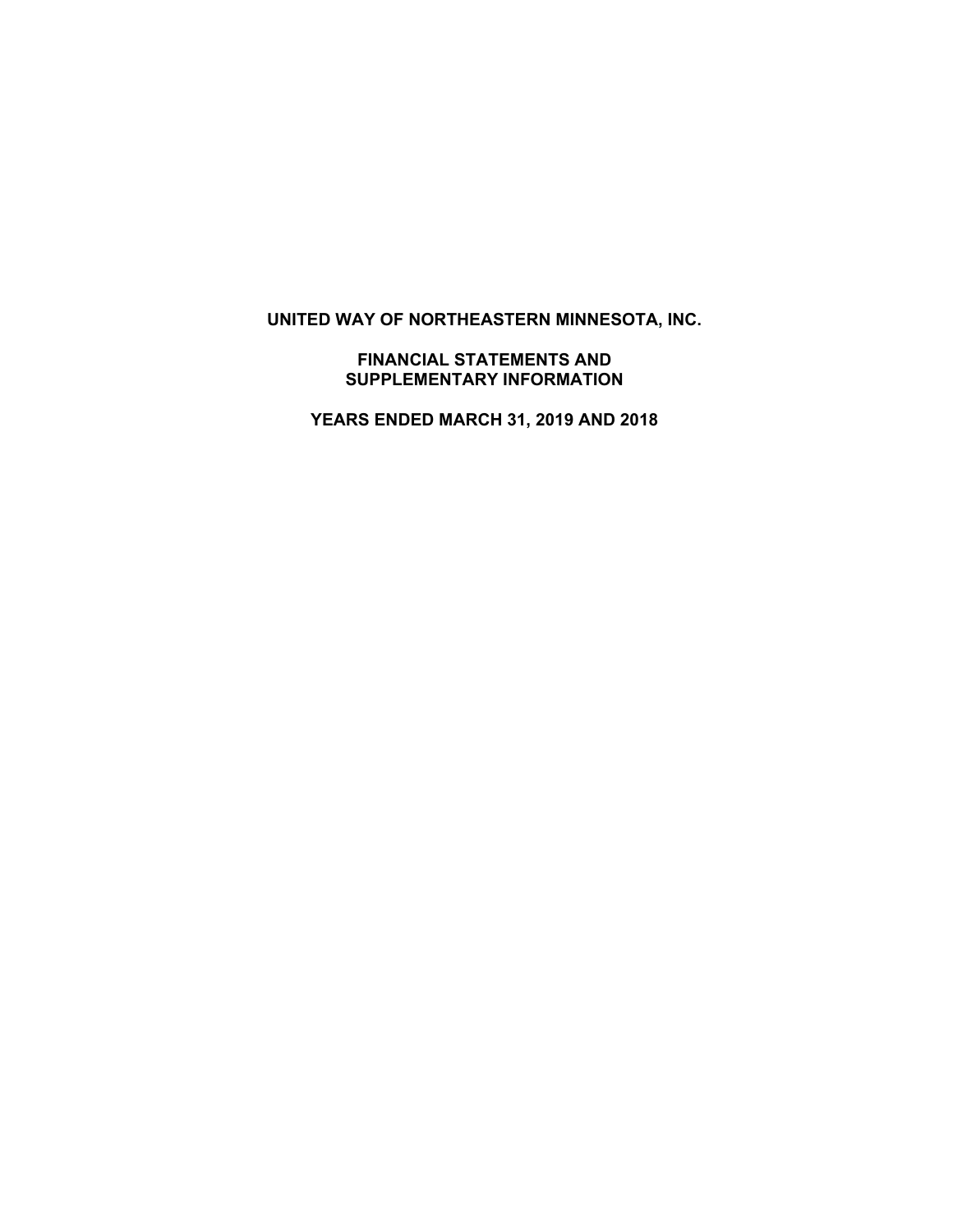# **UNITED WAY OF NORTHEASTERN MINNESOTA, INC. TABLE OF CONTENTS YEARS ENDED MARCH 31, 2019 AND 2018**

| <b>INDEPENDENT AUDITORS' REPORT</b>      | 1  |
|------------------------------------------|----|
| <b>FINANCIAL STATEMENTS</b>              |    |
| <b>STATEMENTS OF FINANCIAL POSITION</b>  | 3  |
| <b>STATEMENTS OF ACTIVITIES</b>          | 4  |
| <b>STATEMENTS OF FUNCTIONAL EXPENSES</b> | 5  |
| <b>STATEMENTS OF CASH FLOWS</b>          | 7  |
| <b>NOTES TO FINANCIAL STATEMENTS</b>     | 8  |
| <b>SUPPLEMENTARY INFORMATION</b>         |    |
| <b>PROGRAM SERVICES</b>                  | 17 |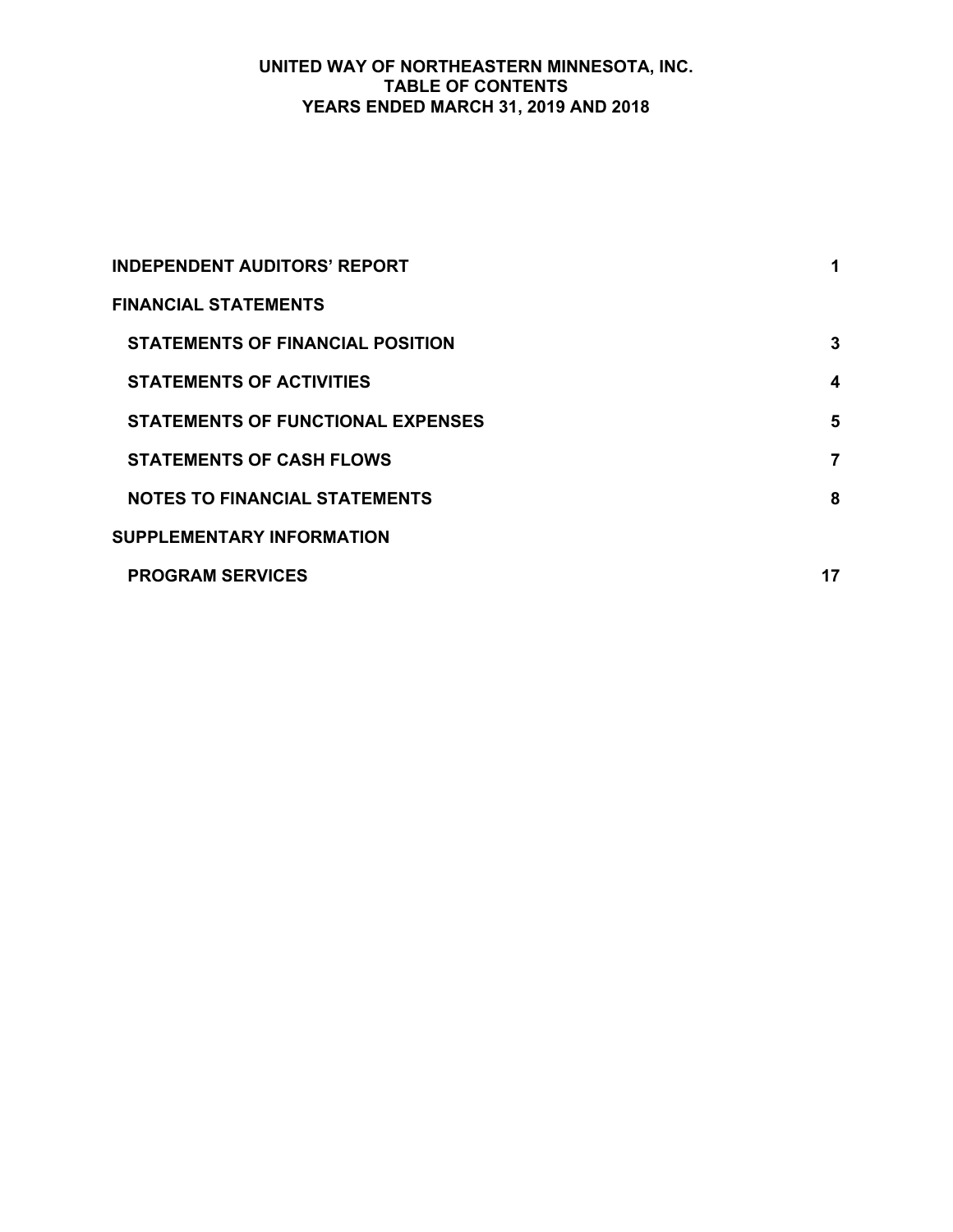

CliftonLarsonAllen LLP CLAconnect.com

# **INDEPENDENT AUDITORS' REPORT**

Board of Directors United Way of Northeastern Minnesota, Inc. Chisholm, Minnesota

### **Report on the Financial Statements**

We have audited the accompanying financial statements of United Way of Northeastern Minnesota, Inc., which comprise the statements of financial position as of March 31, 2019 and 2018, and the related statements of activities, functional expenses, and cash flows for the years then ended, and the related notes to the financial statements.

## *Management's Responsibility for the Financial Statements*

Management is responsible for the preparation and fair presentation of these financial statements in accordance with accounting principles generally accepted in the United States of America; this includes the design, implementation, and maintenance of internal control relevant to the preparation and fair presentation of financial statements that are free from material misstatement, whether due to fraud or error.

#### *Auditors' Responsibility*

Our responsibility is to express an opinion on these financial statements based on our audits. We conducted our audits in accordance with auditing standards generally accepted in the United States of America. Those standards require that we plan and perform the audit to obtain reasonable assurance about whether the financial statements are free from material misstatement.

An audit involves performing procedures to obtain audit evidence about the amounts and disclosures in the financial statements. The procedures selected depend on the auditors' judgment, including the assessment of the risks of material misstatement of the financial statements, whether due to fraud or error. In making those risk assessments, the auditor considers internal control relevant to the entity's preparation and fair presentation of the financial statements in order to design audit procedures that are appropriate in the circumstances, but not for the purpose of expressing an opinion on the effectiveness of the entity's internal control. Accordingly, we express no such opinion. An audit also includes evaluating the appropriateness of accounting policies used and the reasonableness of significant accounting estimates made by management, as well as evaluating the overall presentation of the financial statements.

We believe that the audit evidence we have obtained is sufficient and appropriate to provide a basis for our audit opinion.

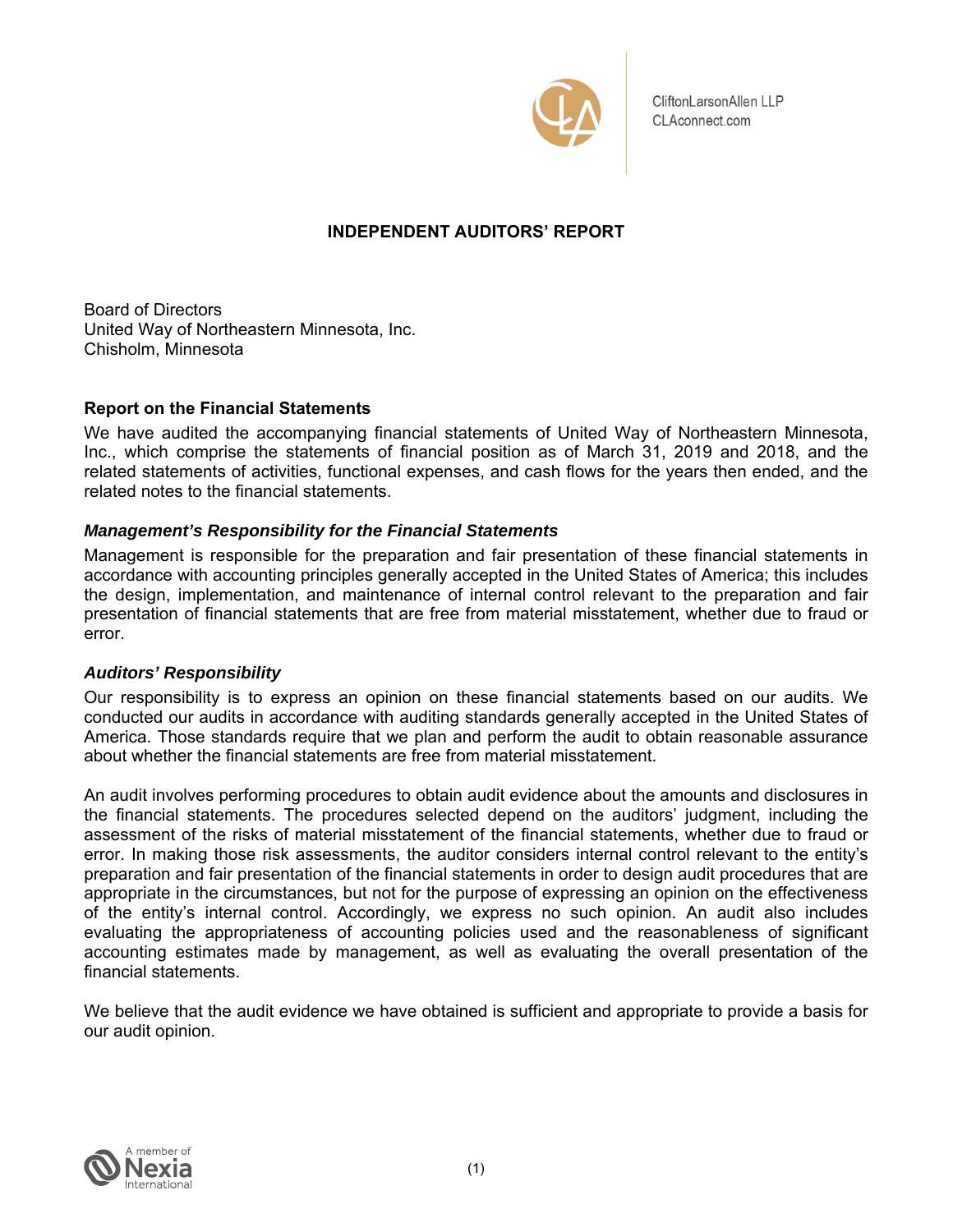## *Opinion*

In our opinion, the financial statements referred to above present fairly, in all material respects, the financial position of United Way of Northeastern Minnesota, Inc., as of March 31, 2019 and 2018, and the changes in net assets and its cash flows for the years then ended in accordance with accounting principles generally accepted in the United States of America.

### **Report on Supplementary Information**

Our audits were conducted for the purpose of forming an opinion on the financial statements as a whole. The supplementary schedule of program services is presented for purposes of additional analysis and is not a required part of the financial statements. Such information is the responsibility of management and was derived from and relates directly to the underlying accounting and other records used to prepare the financial statements. The information has been subjected to the auditing procedures applied in the audit of the financial statements and certain additional procedures, including comparing and reconciling such information directly to the underlying accounting and other records used to prepare the financial statements or to the financial statements themselves, and other additional procedures in accordance with auditing standards generally accepted in the United States of America. In our opinion, the information is fairly stated in all material respects in relation to the financial statements as a whole.

Viifton Larson Allen LLP

**CliftonLarsonAllen LLP** 

St. Cloud, Minnesota September 19, 2019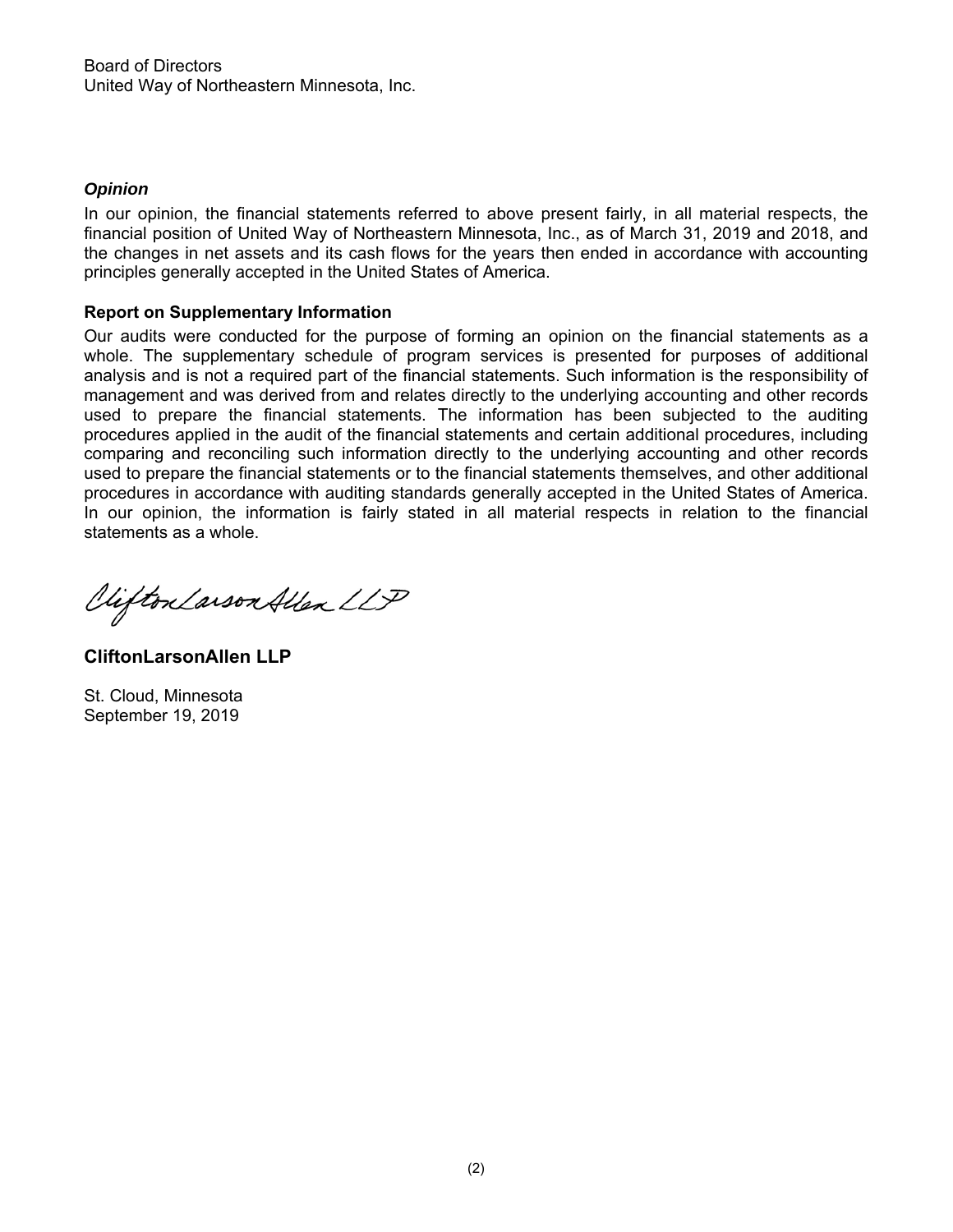## **UNITED WAY OF NORTHEASTERN MINNESOTA, INC. STATEMENTS OF FINANCIAL POSITION MARCH 31, 2019 AND 2018**

|                                                                | 2019 |           | 2018 |           |
|----------------------------------------------------------------|------|-----------|------|-----------|
| <b>ASSETS</b>                                                  |      |           |      |           |
| Cash                                                           | \$   | 330,729   | \$   | 564,328   |
| Cash - Deposits Held for Others                                |      | 46,450    |      | 42,355    |
| Investments                                                    |      | 323,946   |      | 426,483   |
| Contributions Receivable, Less Allowance for Uncollectibles of |      |           |      |           |
| \$50,000 for Both 2019 and 2018                                |      | 581,947   |      | 585,967   |
| <b>Prepaid Expenses</b>                                        |      | 512       |      | 512       |
| Property and Equipment, Net                                    |      | 1,154,855 |      | 631,068   |
| Funds Held by Foundation                                       |      | 1,246,199 |      | 1,275,305 |
| Funds Held by Lincoln Financial                                |      | 33,678    |      | 30,254    |
| <b>Other Assets</b>                                            |      |           |      | 88,446    |
| <b>Total Assets</b>                                            | æ.   | 3,718,316 | \$   | 3,644,718 |
| <b>LIABILITIES AND NET ASSETS</b>                              |      |           |      |           |
| <b>LIABILITIES</b>                                             |      |           |      |           |
| Allocation and Designations Payable                            | \$   | 392,898   | \$   | 466,334   |
| Deposits Held for Others                                       |      | 46,450    |      | 42,355    |
| <b>Accounts Payable</b>                                        |      | 15,159    |      | 118,958   |
| Capital Lease Payable                                          |      | 9,096     |      | 2,212     |
| <b>Retirement Plan Liability</b>                               |      |           |      | 1,299     |
| <b>Total Liabilities</b>                                       |      | 463,603   |      | 631,158   |
| <b>NET ASSETS</b>                                              |      |           |      |           |
| Without Donor Restrictions - Designated:                       |      |           |      |           |
| Property and Equipment                                         |      | 1,145,759 |      | 628,856   |
| Funds Held by Foundation                                       |      | 1,246,199 |      | 1,275,305 |
| <b>Without Donor Restrictions - Undesignated</b>               |      | 828,443   |      | 1,017,099 |
| With Donor Restrictions (Note 4)                               |      | 34,312    |      | 92,300    |
| <b>Total Net Assets</b>                                        |      | 3,254,713 |      | 3,013,560 |
| <b>Total Liabilities and Net Assets</b>                        | \$   | 3,718,316 | \$   | 3,644,718 |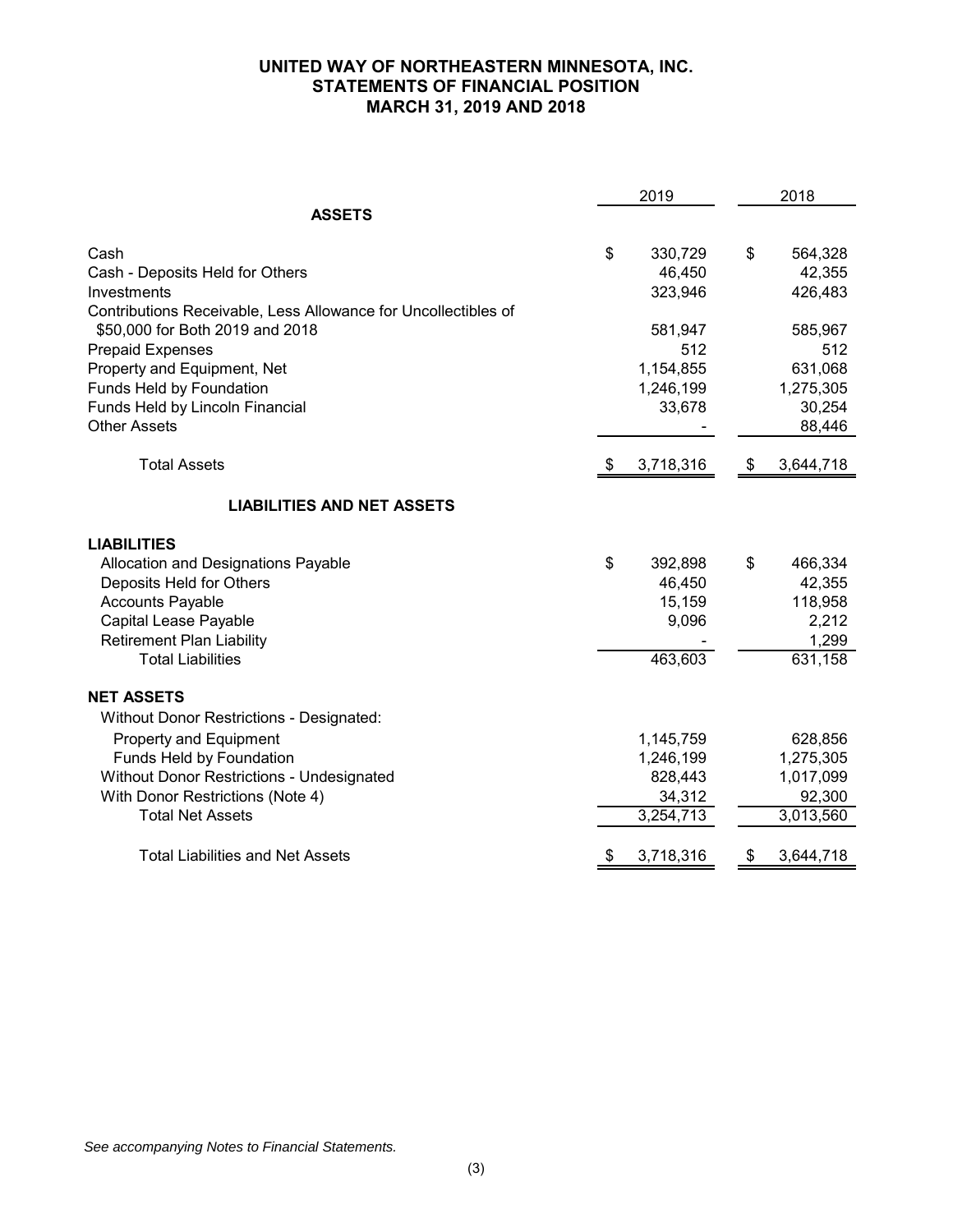# **UNITED WAY OF NORTHEASTERN MINNESOTA, INC. STATEMENTS OF ACTIVITIES YEARS ENDED MARCH 31, 2019 AND 2018**

|                                                 | 2019            |               | 2018                |
|-------------------------------------------------|-----------------|---------------|---------------------|
| <b>NET ASSETS WITHOUT DONOR RESTRICTIONS</b>    |                 |               |                     |
| PROGRAM SUPPORT AND REVENUE                     |                 |               |                     |
| <b>Gross Campaign Results</b>                   | \$<br>997,145   | \$            | 1,096,041           |
| Less: Donor Designations                        | (12, 974)       |               | (9, 555)            |
| Less: Provision for Uncollected Accounts        | (103, 367)      |               | (66, 195)           |
| Net Campaign Revenue                            | 880,804         |               | 1,020,291           |
| Contribution Income                             | 200,000         |               | 193,266             |
| Initiative Contributions (Net of Disbursements) | 128,828         |               | 170,199             |
| Gifts in Kind - Good 360                        | 190,151         |               | 226,232             |
| <b>Special Events</b>                           | 272,716         |               | 254,638             |
| <b>Total Public Support</b>                     | 1,672,499       |               | 1,864,626           |
|                                                 |                 |               |                     |
| Investment Income                               | 4,601           |               | 6,516               |
| Change in Funds Held by Foundation              | 21,560          |               | 111,408             |
| Gain on Disposal of Property and Equipment      | 212             |               |                     |
| Grants                                          | 35,000          |               |                     |
| <b>Release from Restrictions</b>                | 394,363         |               | 486,927             |
| <b>Total Revenue</b>                            | 2,128,235       |               | 2,469,477           |
| <b>ALLOCATIONS AND EXPENSES</b>                 |                 |               |                     |
| Allocations and Program Services:               |                 |               |                     |
| Gross Allocations to Agencies for Programs      | 421,475         |               | 478,857             |
| Less: Donor Designations                        | (12, 974)       |               |                     |
| <b>Net Allocations Awarded</b>                  | 408,501         |               | (9, 555)<br>469,302 |
|                                                 |                 |               |                     |
| <b>Initiative Distributions</b>                 | 474,518         |               | 347,634             |
| Gifts in Kind Distributions                     | 192,533         |               | 235,248             |
| Contributions                                   | 84,546          |               |                     |
| <b>Program Services</b>                         | 389,685         |               | 351,873             |
| <b>Total Allocations and Program Services</b>   | 1,549,783       |               | 1,404,057           |
| <b>Supporting Services:</b>                     |                 |               |                     |
| Management and General                          | 94,918          |               | 78,796              |
| Fundraising                                     | 184,393         |               | 165,487             |
| <b>Total Allocations and Expenses</b>           | 1,829,094       |               | 1,648,340           |
|                                                 |                 |               |                     |
| CHANGE IN NET ASSETS WITHOUT DONOR RESTRICTIONS | 299,141         |               | 821,137             |
|                                                 |                 |               |                     |
| <b>NET ASSETS WITH DONOR RESTRICTIONS</b>       |                 |               |                     |
| Contributions                                   | 223,626         |               | 181,275             |
| <b>Initiative Contributions</b>                 | 112,749         |               | 22,586              |
| <b>Release from Restrictions</b>                | (394, 363)      |               | (486, 927)          |
| CHANGE IN NET ASSETS WITH DONOR RESTRICTIONS    | (57, 988)       |               | (283,066)           |
|                                                 |                 |               |                     |
| <b>CHANGE IN NET ASSETS</b>                     | 241,153         |               | 538,071             |
| <b>NET ASSETS</b>                               |                 |               |                     |
| Beginning of Year                               | 3,013,560       |               | 2,475,489           |
| End of Year                                     | \$<br>3,254,713 | $\mathcal{S}$ | 3,013,560           |
|                                                 |                 |               |                     |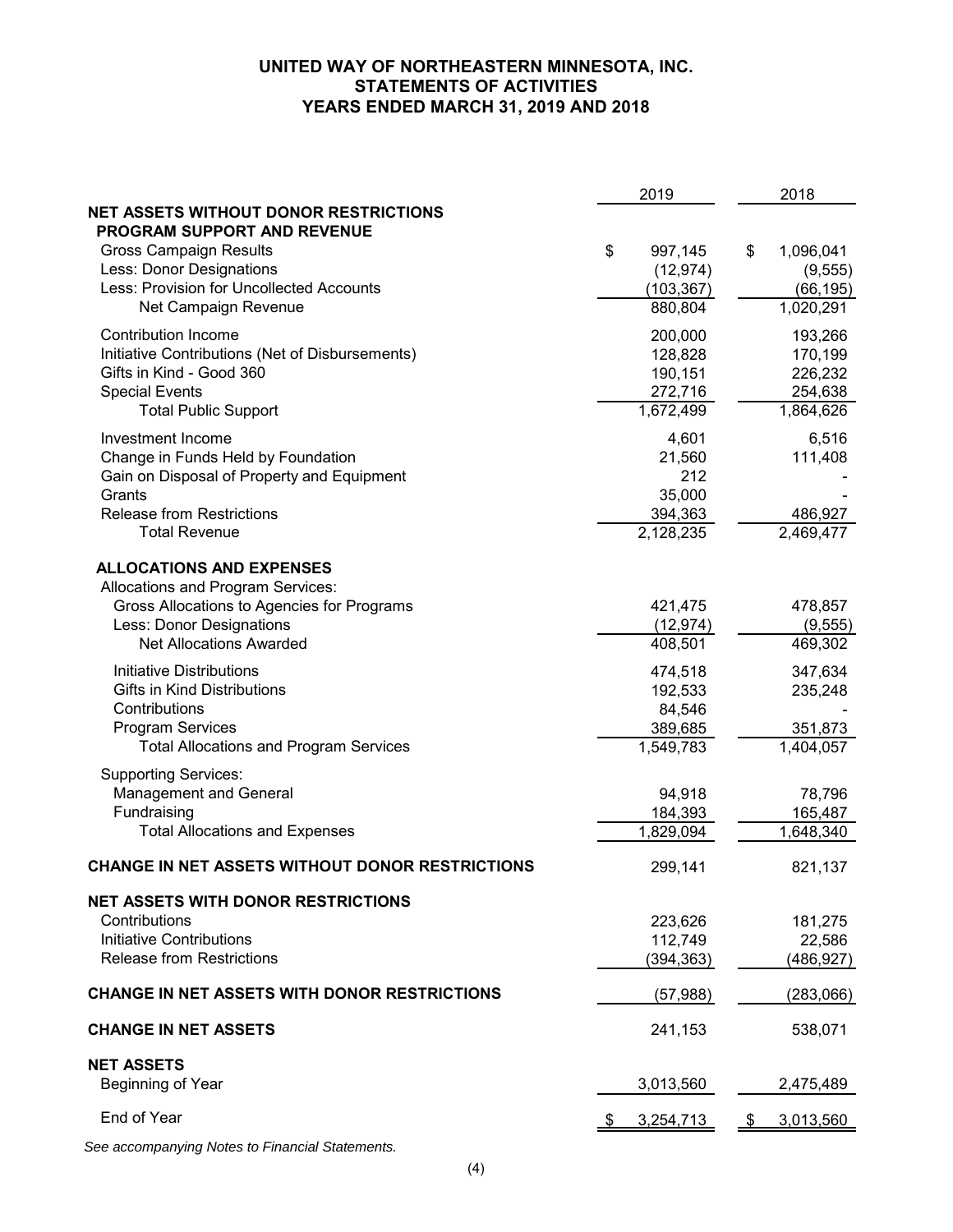## **UNITED WAY OF NORTHEASTERN MINNESOTA, INC. STATEMENT OF FUNCTIONAL EXPENSES YEAR ENDED MARCH 31, 2019**

|                                                                        | Program                    | Management |             |             |         |    |                      |
|------------------------------------------------------------------------|----------------------------|------------|-------------|-------------|---------|----|----------------------|
|                                                                        | Services                   |            | and General | Fundraising |         |    | Total                |
| Gross Allocations to Agencies for Programs<br>Less: Donor Designations | \$<br>421,475<br>(12, 974) | \$         |             | \$          |         | S  | 421,475<br>(12, 974) |
| <b>Net Allocation Awarded</b>                                          | 408,501                    |            |             |             |         |    | 408,501              |
| <b>Special Events</b>                                                  |                            |            |             |             | 92,704  |    | 92,704               |
| Contributions                                                          | 84,546                     |            |             |             |         |    | 84,546               |
| <b>Initiative Distributions</b>                                        | 474,518                    |            |             |             |         |    | 474,518              |
| Gifts in Kind - Good 360 Distributions                                 | 192,533                    |            |             |             |         |    | 192,533              |
| <b>Salaries</b>                                                        | 230,725                    |            | 54,288      |             | 54,288  |    | 339,301              |
| Payroll Taxes                                                          | 18,379                     |            | 4,324       |             | 4,324   |    | 27,027               |
| <b>Employee Benefits</b>                                               | 45,604                     |            | 10,730      |             | 10,730  |    | 67,064               |
| <b>Total Salaries and Related Expenses</b>                             | 294,708                    |            | 69,342      |             | 69,342  |    | 433,392              |
| Telephone                                                              | 4,294                      |            | 1,010       |             | 1,010   |    | 6,314                |
| Supplies                                                               | 1,828                      |            | 430         |             | 430     |    | 2,688                |
| Travel                                                                 | 5,118                      |            | 1,204       |             | 1,204   |    | 7,526                |
| Postage                                                                | 1,044                      |            | 246         |             | 246     |    | 1,536                |
| <b>Campaign Supplies</b>                                               | 8,794                      |            | 2,069       |             | 2,069   |    | 12,932               |
| <b>Professional Fees</b>                                               | 11,520                     |            | 2,711       |             | 2,711   |    | 16,942               |
| <b>Equipment Maintenance</b>                                           | 2,166                      |            | 510         |             | 510     |    | 3,186                |
| Occupancy                                                              | 15,647                     |            | 3,682       |             | 3,682   |    | 23,011               |
| <b>Equipment Purchase</b>                                              | 4,253                      |            | 1,001       |             | 1,001   |    | 6,255                |
| <b>Business and Special Meetings</b>                                   | 1,999                      |            | 470         |             | 470     |    | 2,939                |
| Training                                                               | 1,926                      |            | 453         |             | 453     |    | 2,832                |
| Miscellaneous                                                          | 1,336                      |            | 3,543       |             | 314     |    | 5,193                |
| <b>Membership Dues</b>                                                 | 11,630                     |            | 2,736       |             | 2,736   |    | 17,102               |
| Depreciation                                                           | 23,422                     |            | 5,511       |             | 5,511   |    | 34,444               |
| <b>Total Allocations and Expenses</b>                                  | 1,549,783                  | \$         | 94,918      | \$          | 184,393 | \$ | 1,829,094            |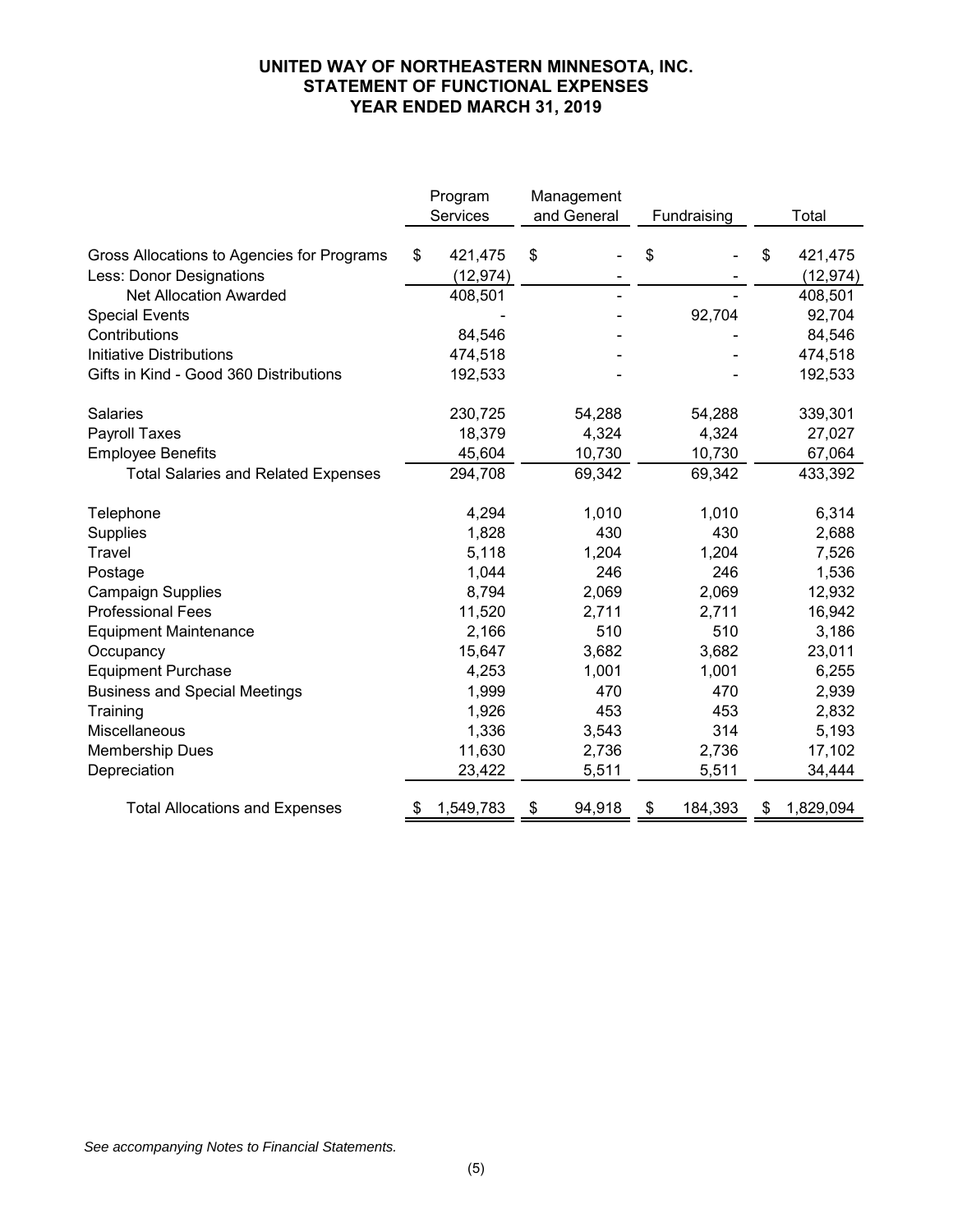## **UNITED WAY OF NORTHEASTERN MINNESOTA, INC. STATEMENT OF FUNCTIONAL EXPENSES YEAR ENDED MARCH 31, 2018**

|                                                                        | Program |                     | Management |             |             |         |   |                     |  |  |
|------------------------------------------------------------------------|---------|---------------------|------------|-------------|-------------|---------|---|---------------------|--|--|
|                                                                        |         | Services            |            | and General | Fundraising |         |   | Total               |  |  |
| Gross Allocations to Agencies for Programs<br>Less: Donor Designations | \$      | 478,857<br>(9, 555) | S          |             | \$          |         | S | 478,857<br>(9, 555) |  |  |
| <b>Net Allocation Awarded</b>                                          |         | 469,302             |            |             |             |         |   | 469,302             |  |  |
| <b>Special Events</b>                                                  |         |                     |            |             |             | 86,694  |   | 86,694              |  |  |
| <b>Initiative Distributions</b>                                        |         | 347,634             |            |             |             |         |   | 347,634             |  |  |
| Gifts in Kind - Good 360 Distributions                                 |         | 235,248             |            |             |             |         |   | 235,248             |  |  |
| <b>Salaries</b>                                                        |         | 200,173             |            | 47,100      |             | 47,100  |   | 294,373             |  |  |
| <b>Payroll Taxes</b>                                                   |         | 15,526              |            | 3,653       |             | 3,653   |   | 22,832              |  |  |
| <b>Employee Benefits</b>                                               |         | 46,169              |            | 10,863      |             | 10,863  |   | 67,895              |  |  |
| <b>Total Salaries and Related Expenses</b>                             |         | 261,868             |            | 61,616      |             | 61,616  |   | 385,100             |  |  |
| Telephone                                                              |         | 4,330               |            | 1,019       |             | 1,019   |   | 6,368               |  |  |
| Supplies                                                               |         | 1,244               |            | 293         |             | 293     |   | 1,830               |  |  |
| Travel                                                                 |         | 5,502               |            | 1,295       |             | 1,295   |   | 8,092               |  |  |
| Postage                                                                |         | 1,198               |            | 282         |             | 282     |   | 1,762               |  |  |
| <b>Campaign Supplies</b>                                               |         | 10,998              |            | 2,588       |             | 2,588   |   | 16,174              |  |  |
| <b>Professional Fees</b>                                               |         | 10,203              |            | 2,401       |             | 2,401   |   | 15,005              |  |  |
| <b>Equipment Maintenance</b>                                           |         | 1,995               |            | 469         |             | 469     |   | 2,933               |  |  |
| Occupancy                                                              |         | 10,479              |            | 2,466       |             | 2,466   |   | 15,411              |  |  |
| <b>Equipment Purchase</b>                                              |         | 4,763               |            | 1,121       |             | 1,121   |   | 7,005               |  |  |
| <b>Business and Special Meetings</b>                                   |         | 3,819               |            | 899         |             | 899     |   | 5,617               |  |  |
| Training                                                               |         | 1,183               |            | 278         |             | 278     |   | 1,739               |  |  |
| Miscellaneous                                                          |         | 18,503              |            | 354         |             | 351     |   | 19,208              |  |  |
| <b>Membership Dues</b>                                                 |         | 12,401              |            | 2,918       |             | 2,918   |   | 18,237              |  |  |
| Depreciation                                                           |         | 3,202               |            | 753         |             | 753     |   | 4,708               |  |  |
| <b>Interest Expense</b>                                                |         | 185                 |            | 44          |             | 44      |   | 273                 |  |  |
| <b>Total Allocations and Expenses</b>                                  |         | 1,404,057           | \$         | 78,796      | \$          | 165,487 | S | 1,648,340           |  |  |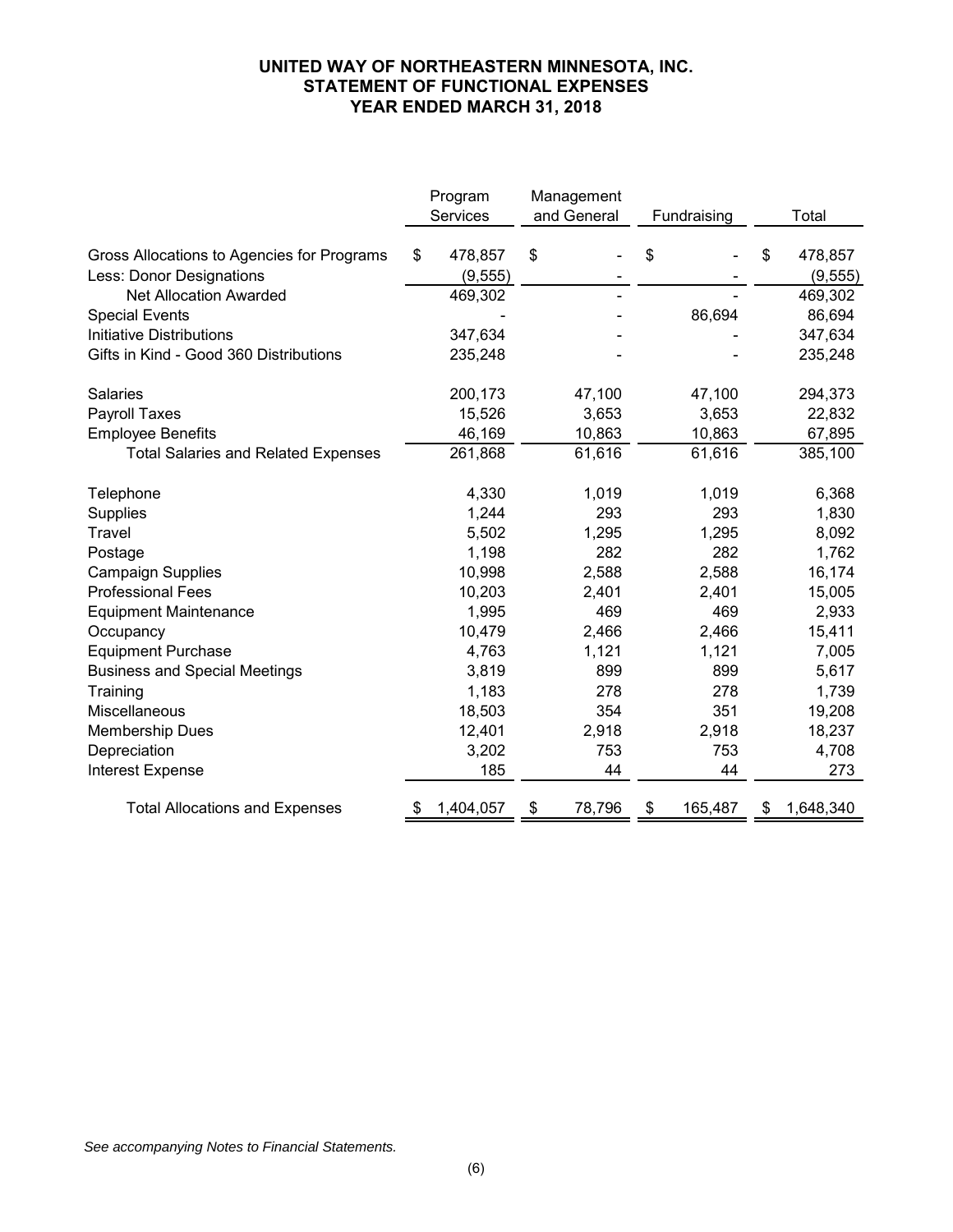## **UNITED WAY OF NORTHEASTERN MINNESOTA, INC. STATEMENTS OF CASH FLOWS YEARS ENDED MARCH 31, 2019 AND 2018**

|                                                         | 2019 |            | 2018 |            |
|---------------------------------------------------------|------|------------|------|------------|
| <b>CASH FLOWS FROM OPERATING ACTIVITIES</b>             |      |            |      |            |
| Change in Net Assets                                    | \$   | 241,153    | \$   | 538,071    |
| Adjustments to Reconcile Change in Net Assets to Net    |      |            |      |            |
| Cash Provided (Used) by Operating Activities:           |      |            |      |            |
| Depreciation                                            |      | 34,444     |      | 4,709      |
| <b>Property Transfer</b>                                |      | 88,446     |      |            |
| Change in Beneficial Interest in Assets Held by Others  |      | 25,682     |      | (65, 380)  |
| <b>Noncash Fixed Asset Additions</b>                    |      | (206, 450) |      | (193, 550) |
| Loss on the Sale of Fixed Assets                        |      | 212        |      |            |
| Restricted Contributions for Use on Fixed Assets        |      | (258, 626) |      |            |
| (Increase) Decrease in Assets:                          |      |            |      |            |
| <b>Contributions Receivable</b>                         |      | 4,020      |      | 32,404     |
| <b>Other Receivables</b>                                |      |            |      | 2,600      |
| <b>Prepaid Expenses</b>                                 |      |            |      | (512)      |
| Increase (Decrease) in Liabilities:                     |      |            |      |            |
| Allocations Payable and Designated Pledges              |      | (73, 436)  |      | (44,007)   |
| <b>Accounts Payable</b>                                 |      | (6, 724)   |      | 1,124      |
| <b>Retirement Plan Liability</b>                        |      | (1,299)    |      | 1,299      |
| Deposits Held for Others                                |      | 4,095      |      | 12,397     |
| Net Cash Provided (Used) by Operating Activities        |      | (148, 483) |      | 289,155    |
| <b>CASH FLOWS FROM INVESTING ACTIVITIES</b>             |      |            |      |            |
| Purchase of Investments                                 |      | (114, 132) |      | (3,065)    |
| Proceeds on Sale of Investments                         |      | 216,669    |      |            |
| Increase in Construction in Process                     |      |            |      | (114, 846) |
| Purchase of Property and Equipment                      |      | (438, 662) |      | (204, 978) |
| Decrease in Other Assets                                |      |            |      | (88, 446)  |
| Net Cash Used by Investing Activities                   |      | (336, 125) |      | (411, 335) |
| <b>CASH FLOWS FROM FINANCING ACTIVITIES</b>             |      |            |      |            |
| Restricted Contributions for Use on Fixed Assets        |      | 258,626    |      |            |
| Payments on Capital Lease                               |      | (3,522)    |      | (2, 176)   |
| Net Cash Provided (Used) by Financing Activities        |      | 255,104    |      | (2, 176)   |
| <b>NET DECREASE IN CASH</b>                             |      | (229, 504) |      | (124, 356) |
| Cash - Beginning of Year                                |      | 606,683    |      | 731,039    |
| <b>CASH - END OF YEAR</b>                               | -\$  | 377,179    | \$   | 606,683    |
| SUPPLEMENTAL DISCLOSURES                                |      |            |      |            |
| Cash                                                    | \$   | 330,729    | \$   | 564,328    |
| Cash - Deposits Held for Others                         |      | 46,450     |      | 42,355     |
| <b>Total Cash</b>                                       | \$   | 377,179    | \$   | 606,683    |
| Property and Equipment Acquired through a Capital Lease | \$   | 10,406     | \$   |            |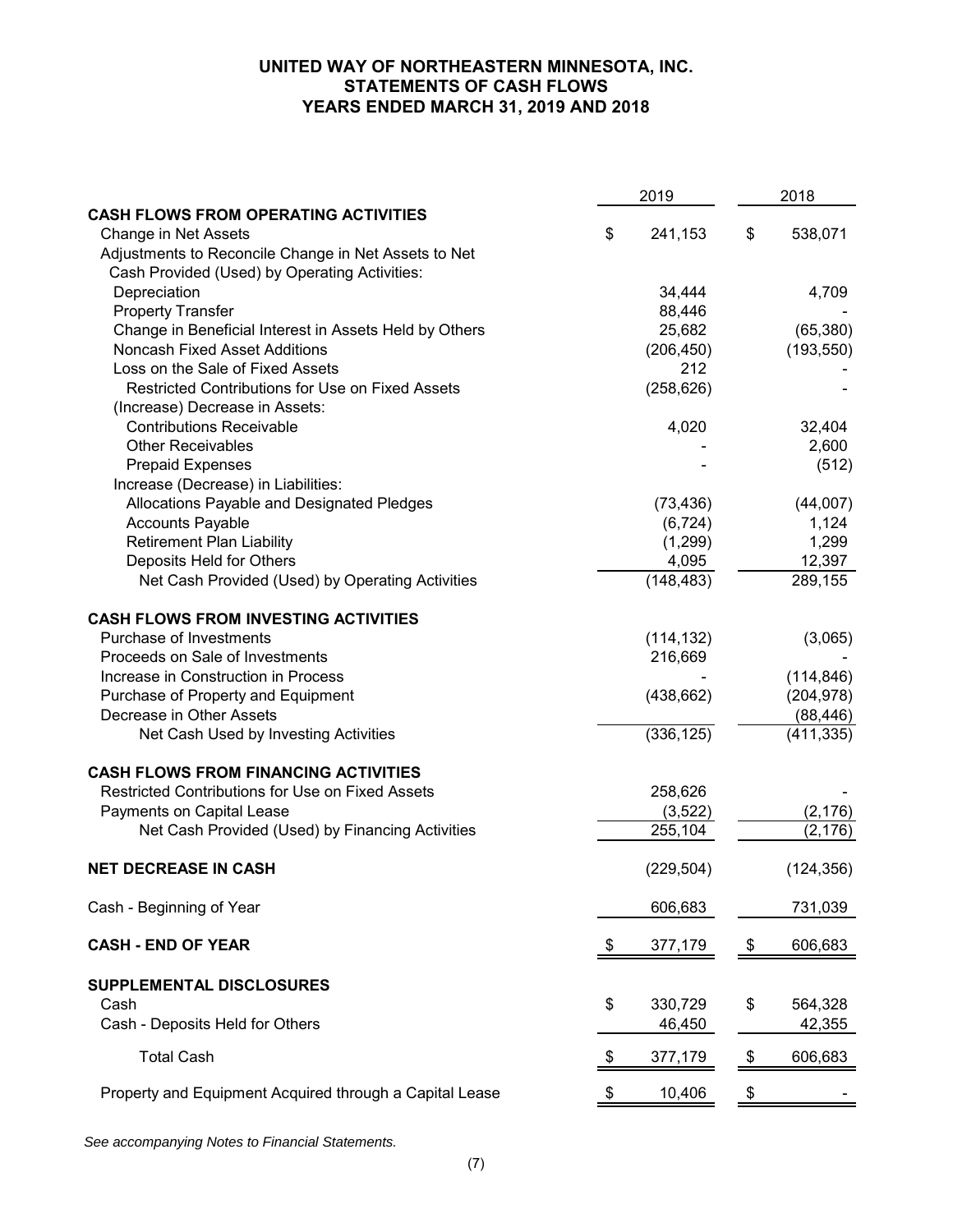## **NOTE 1 NATURE OF ACTIVITIES AND SIGNIFICANT ACCOUNTING POLICIES**

### **Organization**

United Way of Northeastern Minnesota, Inc. (the Organization) is a nonprofit organization whose mission is to unite and focus the communities of Northeastern Minnesota in creating measurable results to improve people's lives and strengthen families. To help fulfill this mission, the Organization coordinates numerous special events and also conducts an annual fundraising campaign, where pledges are received from both corporations and individuals. It is governed by a volunteer board of directors drawn from throughout the community, with a separate advisory board in Koochiching County. A summary of the Organization's significant accounting policies follows:

### **Basis of Presentation**

The financial statements of United Way of Northeastern Minnesota, Inc., have been prepared on the accrual basis of accounting. Receipts are recorded as an increase in net assets with or without donor restriction depending on the existence or nature of any donor imposed restrictions. Accordingly, net assets of the Organization and changes therein, are classified and reported as follows:

*Net Assets Without Donor Restrictions* – Net assets available for use in general operations and not subject to donor (or certain grantor) restrictions. The governing board has designated, from net assets without donor restrictions, net assets for equipment and funds held by foundation.

*Net Assets With Donor Restrictions* – Net assets subject to donor (or certain grantor) imposed restrictions. Some donor-imposed restrictions are temporary in nature, such as those that will be met by the passage of time or other events specified by the donor. Other donor-imposed restrictions are perpetual in nature, where the donor stipulates that resources be maintained in perpetuity. Gifts of long-lived assets and gifts of cash restricted for the acquisition of long-lived assets are recognized as revenue when the assets are placed in service. Donor-imposed restrictions are released when a restriction expires, that is, when the stipulated time has elapsed, when the stipulated purpose for which the resource was restricted has been fulfilled, or both.

The Organization reports contributions restricted by donors as increases in net assets without donor restrictions if the restrictions expire (that is, when a stipulated time restriction ends or purpose restriction is accomplished) in the reporting period in which the revenue is recognized. All other donor-restricted contributions are reported as increases in net assets with donor restrictions, depending on the nature of the restrictions. When a restriction expires, net assets with donor restrictions are reclassified to net assets without donor restrictions and reported in the statements of activities as Released from Restrictions.

## **Use of Estimates**

The preparation of financial statements in conformity with accounting principles generally accepted in the United States of America requires management to make estimates and assumptions that affect certain reported amounts and disclosures. Accordingly, actual results could differ from those estimates.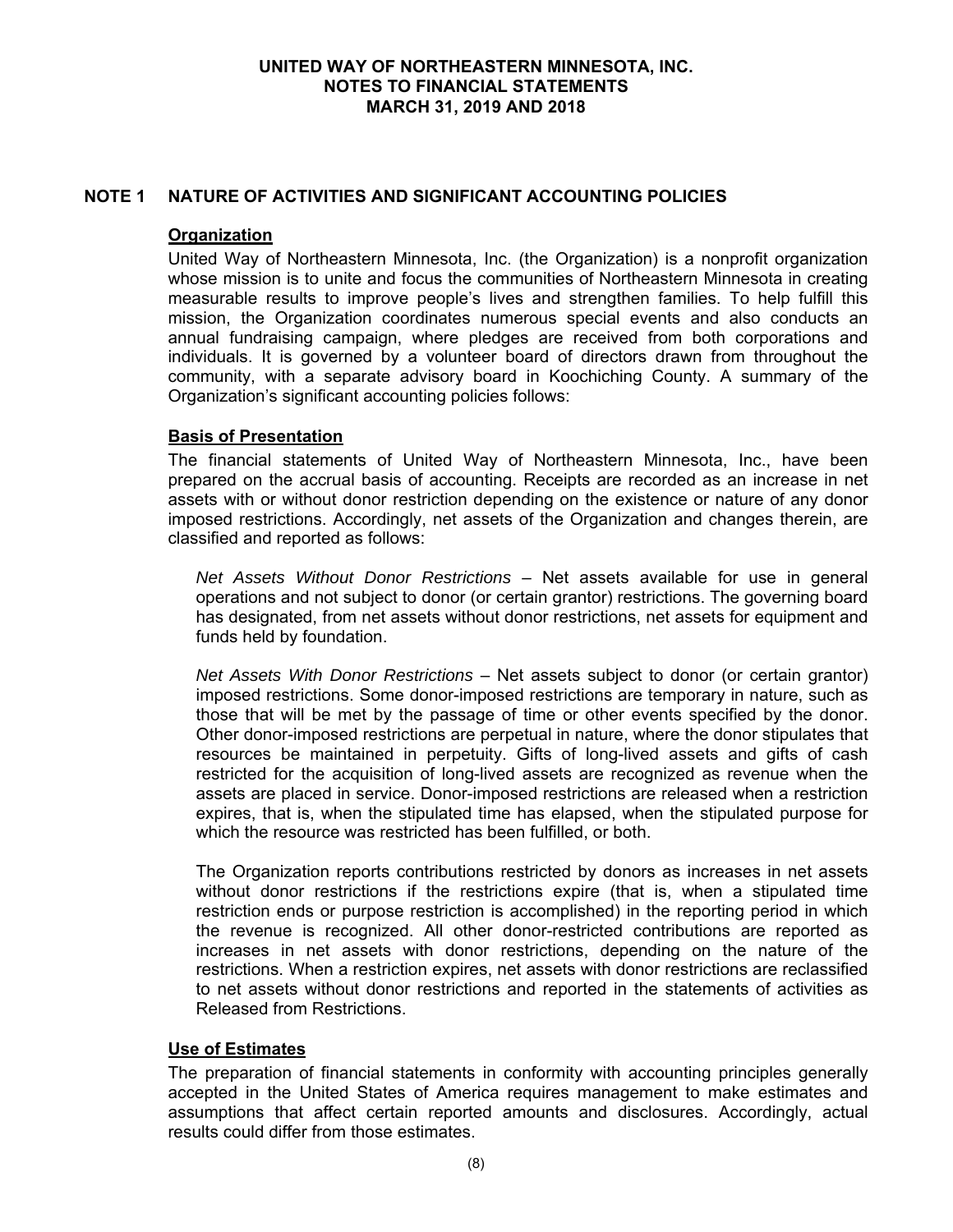## **NOTE 1 NATURE OF ACTIVITIES AND SIGNIFICANT ACCOUNTING POLICIES (CONTINUED)**

### **Investments**

Investments consist of certificates of deposit which are recorded at amortized cost which approximates fair value. Fair value is the price that would be received to sell an asset or paid to transfer a liability in an orderly transaction between market participants at the measurement date. Investment income or loss, including gains and losses on investments and interest and dividends, is included in the statement of activities as increases or decreases in net assets without donor restriction unless the income is restricted by donor or law.

## **Contributions Receivable**

All contributions receivable are due in less than one year. Management determines the allowance for uncollectible accounts by using historical collection experience applied to pledges received by the Organization and by identifying troubled accounts. Contributions receivable are written off when deemed uncollectible. Recoveries of contributions receivable previously written off are recorded when received. Conditional promises to give are not included as support until the conditions are substantially met.

### **Property and Equipment and Depreciation**

The Organization capitalizes all expenditures of property and equipment with a useful life of greater than one year and a unit cost equal to or greater than \$1,000. Property and equipment are recorded at cost, or in the case of contributed property, at the fair value at the date of contribution. If donors stipulate how long the assets must be used, the contributions are recorded as restricted support. In the absence of such stipulations, contributions of office equipment are recorded as net assets without donor restriction.

Expenditures for renewals and improvements are capitalized while the cost of maintenance and repairs is charged to expense as incurred. When assets are retired, or otherwise disposed of, the cost and related accumulated depreciation is removed from the accounts and any resulting gain or loss is reflected in income for the period.

Depreciation is determined using the straight-line method over the estimated useful lives, which ranges from 5 – 30 years.

|                                | 2019         |   | 2018      |  |
|--------------------------------|--------------|---|-----------|--|
| Equipment                      | \$<br>78.921 | S | 48.550    |  |
| <b>Building</b>                | 493.550      |   | 493.550   |  |
| <b>Building Improvements</b>   | 630.817      |   | 2.053     |  |
| <b>Construction in Process</b> |              |   | 117.836   |  |
| Less: Accumulated Depreciation | (48,433)     |   | (30, 921) |  |
| Net Property and Equipment     | 1,154,855    |   | 631,068   |  |

# **Allocations and Designations Payable**

Allocations and designations payable are campaign contributions received by the Organization from the annual campaign that will be distributed to various agencies.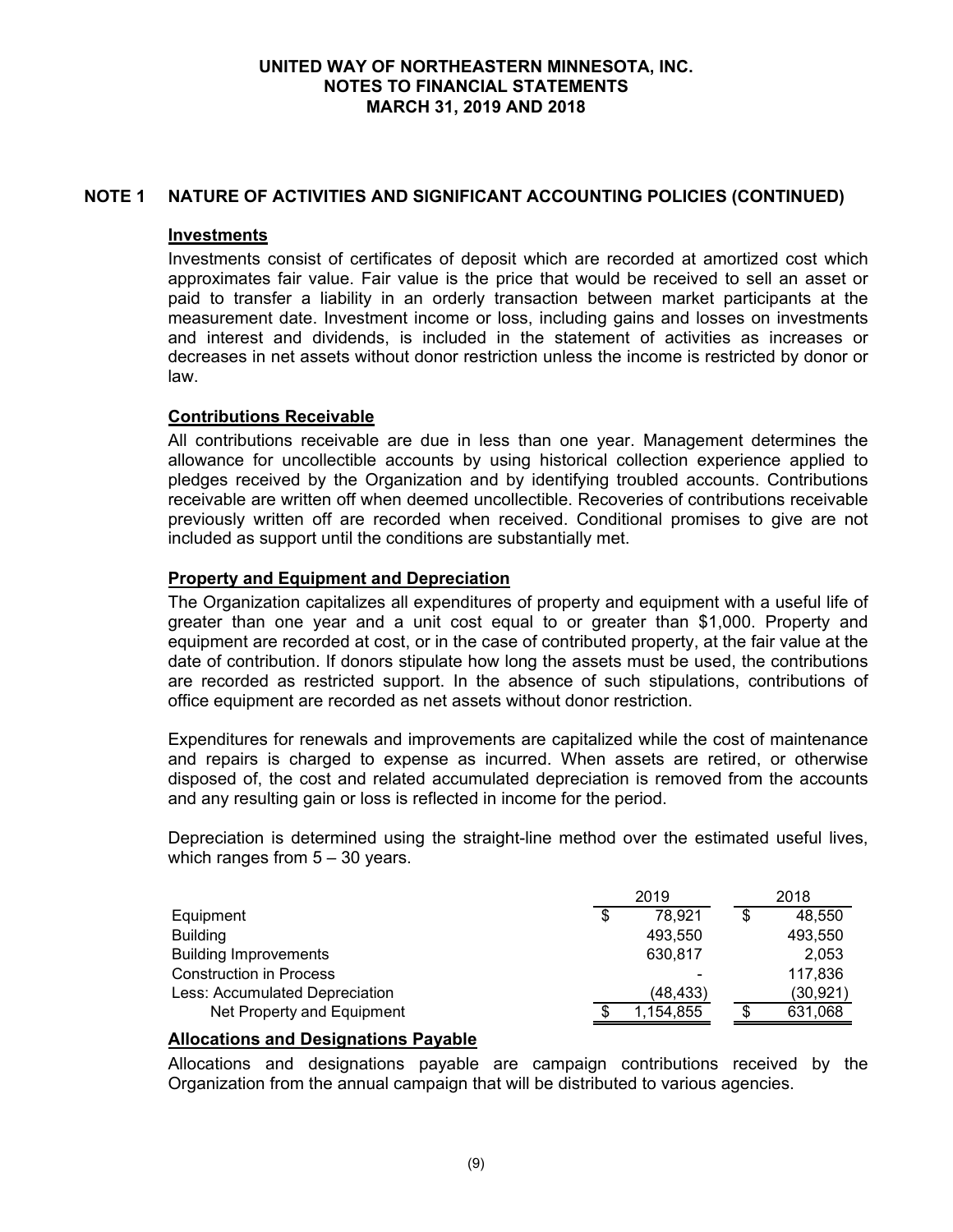## **NOTE 1 NATURE OF ACTIVITIES AND SIGNIFICANT ACCOUNTING POLICIES (CONTINUED)**

## **Deposits Held for Others**

Deposits held for others are monies received by the Organization as a result of managing funds received for the Cancer Walk and Serenity House. When funds are received they are held in cash and recorded as a liability. Substantially all monies received are distributed as instructed by the Cancer Walk's governance committee and Serenity House's board of directors, which reduces the liability.

## **Revenue Recognition**

Contributions received and unconditional promises to give are measured at their fair values and are reported as an increase in net assets.

## **Gifts in Kind – Good 360**

Gifts in kind consist of donated materials which are reflected as in-kind contributions at their estimated value at the date of receipt. Donated services are recognized to the extent that such services meet specific criteria with respect to creating or enhancing nonfinancial assets or services which require specialized skills. A substantial number of volunteers have donated significant amounts of time to the Organization's programs and fundraising campaigns which did not meet the criteria for recognition in the accompanying financial statements.

## **Functionalized Expenses**

The financial statements report certain categories of expenses that are attributable to more than one program or supporting function. Therefore, expenses require allocation on a reasonable basis that is consistently applied. The expenses that are allocated include occupancy, depreciation, and amortization, which are allocated on a square footage basis, as well as salaries and wages, benefits, payroll taxes, professional services, office expenses, information technology, interest, insurance, and other, which are allocated on the basis of estimate of time, effort, and percentage of total revenues under the category of which the expenditures are coded.

## **Concentration of Credit Risk**

Cash includes FDIC insured amounts on deposit at a financial institution which may at times exceed the federally insured amount. The Organization periodically evaluates the risk of exceeding insurance levels and may transfer funds as it deems appropriate.

#### **Income Tax Status**

The Organization is exempt from federal income taxes under Section 501(c)(3) of the Internal Revenue Code and similar state income tax laws. The Organization is not a private foundation and contributions to the Organization qualify as a charitable tax deduction by the contributor.

Management evaluated the Organization's tax positions and concluded that the Organization had taken no uncertain tax positions that required adjustment to the financial statements.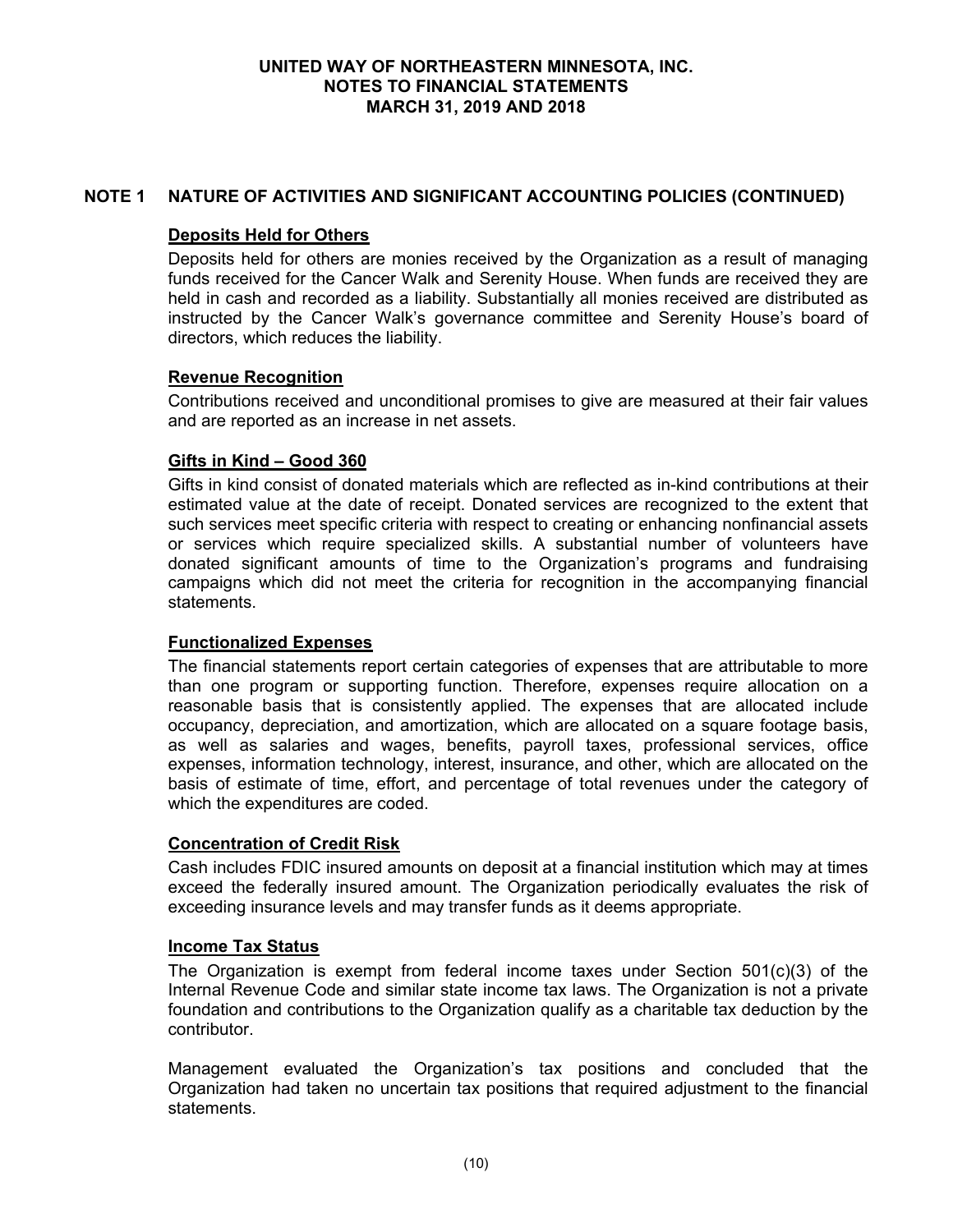## **NOTE 1 NATURE OF ACTIVITIES AND SIGNIFICANT ACCOUNTING POLICIES (CONTINUED)**

# **Change in Accounting Principle**

The Organization adopted Financial Accounting Standards Board (FASB) ASU 2016-14, *Not-for-Profit Entities (Topic 958): Presentation of Financial Statements of Not-for-Profit Entities* in fiscal year 2019. These changes were applied retrospectively to ensure comparability with the prior year presented herein. The adoption did not impact the Organization's financial position as of March 31, 2019 and 2018 or the changes in its net assets, functional expenses, or cash flows for the years then ended.

## **Subsequent Events**

In preparing these financial statements, the Organization has evaluated events and transactions for potential recognition or disclosure through September 19, 2019, the date the financial statements were available to be issued.

### **Effect of Economic Conditions on Contributions**

The Organization depends on contributions for a significant portion of its revenue. The ability of the Organization's contributors to continue giving amounts comparable with prior years may be dependent upon future economic conditions and continued deductibility for income tax purposes of contributions to the Organization.

While the Organization's board of directors and management believe the Organization has the resources to continue its programs, its ability to do so and the extent to which it continues may be dependent on the above factors.

## **NOTE 2 FUNDS HELD BY FOUNDATION**

United Way of Northeastern Minnesota, Inc. has established the United Way of Northeastern Minnesota Forever Fund at the Minnesota Community Foundation. Pursuant to the terms of the agreement establishing this fund, property contributed to Minnesota Community Foundation is held as a separate fund designated for the benefit of United Way of Northeastern Minnesota, Inc. In accordance with its spending policy, the Foundation makes annual distributions from the Fund to United Way of Northeastern Minnesota, Inc.

The portion of the Fund contributed by the Organization is reported as an asset of the Organization. The Organization has granted variance power to the Foundation. This variance power allows the Foundation to move funds received directly by the Foundation from the Fund to other Foundation endowment funds if deemed appropriate. The net income of the Fund shall be distributed at least annually to the Organization. The fund is recorded at fair value, which is estimated as the fair value of the underlying Fund assets. The valuation technique used by the Organization is a Level 3 measure.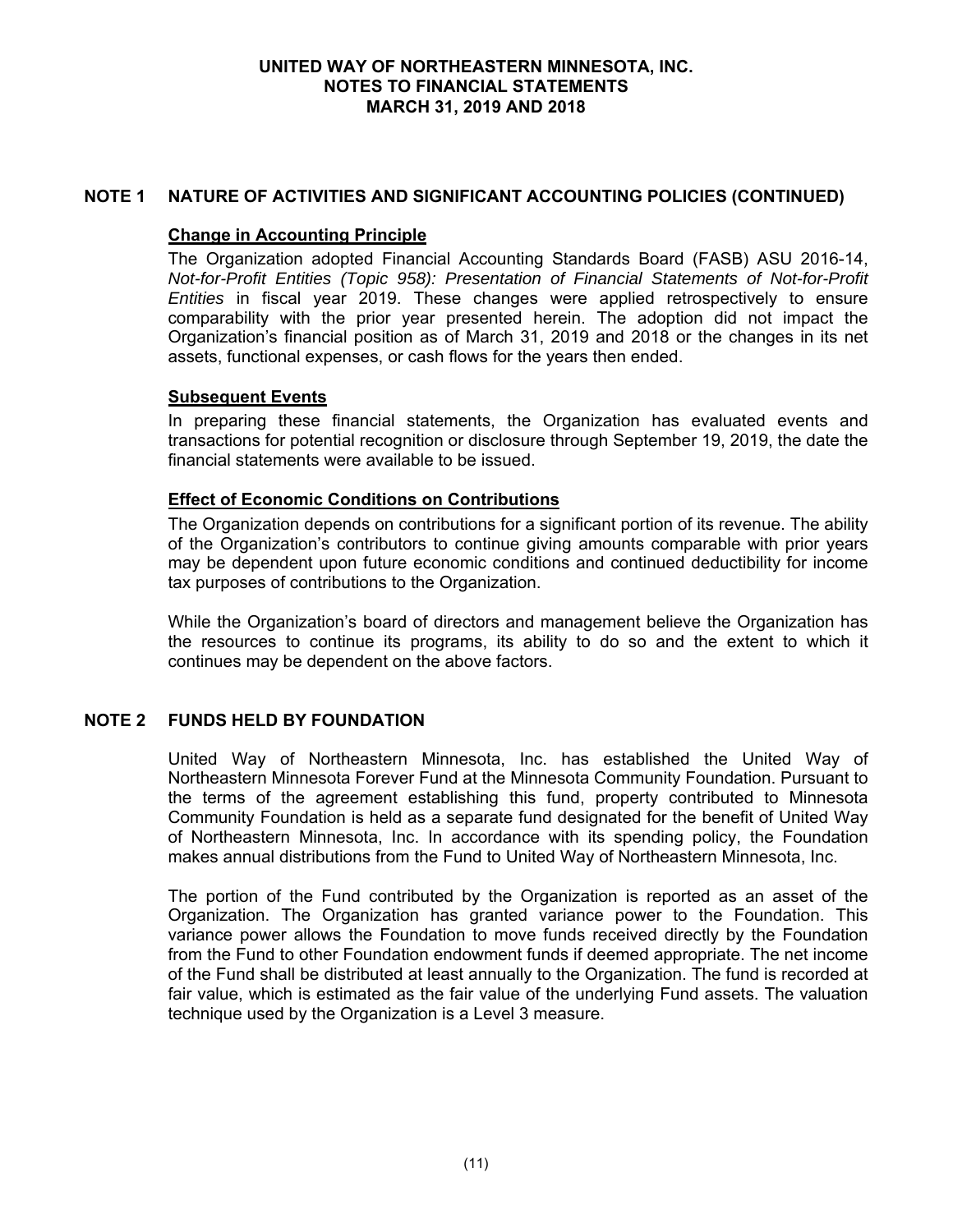### **NOTE 3 ALLOCATIONS AND DESIGNATIONS PAYABLE**

| 2019 |         |  | 2018    |  |
|------|---------|--|---------|--|
|      | 379.924 |  | 456.779 |  |
|      | 12.974  |  | 9.555   |  |
|      | 392.898 |  | 466.334 |  |
|      |         |  |         |  |

The Organization receives various donor pledges that are designated for specific beneficiaries. The Organization is considered an agent for the donor-designated beneficiaries and, as such, records amounts received from the donor as a liability to the designated beneficiaries. The donor-designated pledges are not included in revenue of the Organization. During the years ended March 31, 2019 and 2018, the Organization raised \$12,974 and \$9,555, respectively, of donor designated pledges, of which amounts due to the designated beneficiaries are included in the above table.

### **NOTE 4 NET ASSETS WITH DONOR RESTRICTIONS**

Net assets with donor restrictions are available for the following purposes:

|                                          | 2019   | 2018   |  |
|------------------------------------------|--------|--------|--|
| Child Care Expansion                     | \$     | 3.701  |  |
| Crisis Fund                              | 34.312 | 31.135 |  |
| <b>Building Fund Income</b>              | -      | 57.464 |  |
| Total Net Assets With Donor Restrictions | 34.312 | 92.300 |  |

## **NOTE 5 ALLOCATIONS TO AGENCIES**

Allocations awarded and payable to agencies were as follows:

|                                     | 2019 |        |    | 2018   |  |
|-------------------------------------|------|--------|----|--------|--|
| <b>Advocates for Family Peace</b>   | \$   | 17,000 | \$ | 20,000 |  |
| <b>AEOA Elder Services Network</b>  |      | 4,000  |    | 4,000  |  |
| <b>American Red Cross</b>           |      | 5,000  |    | 5,000  |  |
| Angel Fund                          |      | 4,800  |    | 6,000  |  |
| <b>ARC Range Chapter</b>            |      | 7,500  |    | 7,500  |  |
| Area Food Banks                     |      | 20,000 |    | 32,500 |  |
| Arrowhead Center - Adolescent Meals |      | 10,000 |    | 10,000 |  |
| Boy Scouts/Voyageur Area Council    |      | 4,000  |    | 2,000  |  |
| Camp Chicagami                      |      | 14,000 |    | 16,000 |  |
| Care Partners                       |      | 19,000 |    | 20,000 |  |
| East Range DAC                      |      |        |    | 7,500  |  |
| <b>Ely Community Health Center</b>  |      | 7,000  |    | 7,000  |  |
| <b>Ely Community Resource</b>       |      | 10,400 |    | 10,400 |  |
| Floodwood Services and Training     |      | 8,000  |    | 5,000  |  |
| <b>Foster Grandparent Program</b>   |      | 2,500  |    | 2,500  |  |
| Girl Scouts Leadership Pathways     |      | 4,000  |    | 6,600  |  |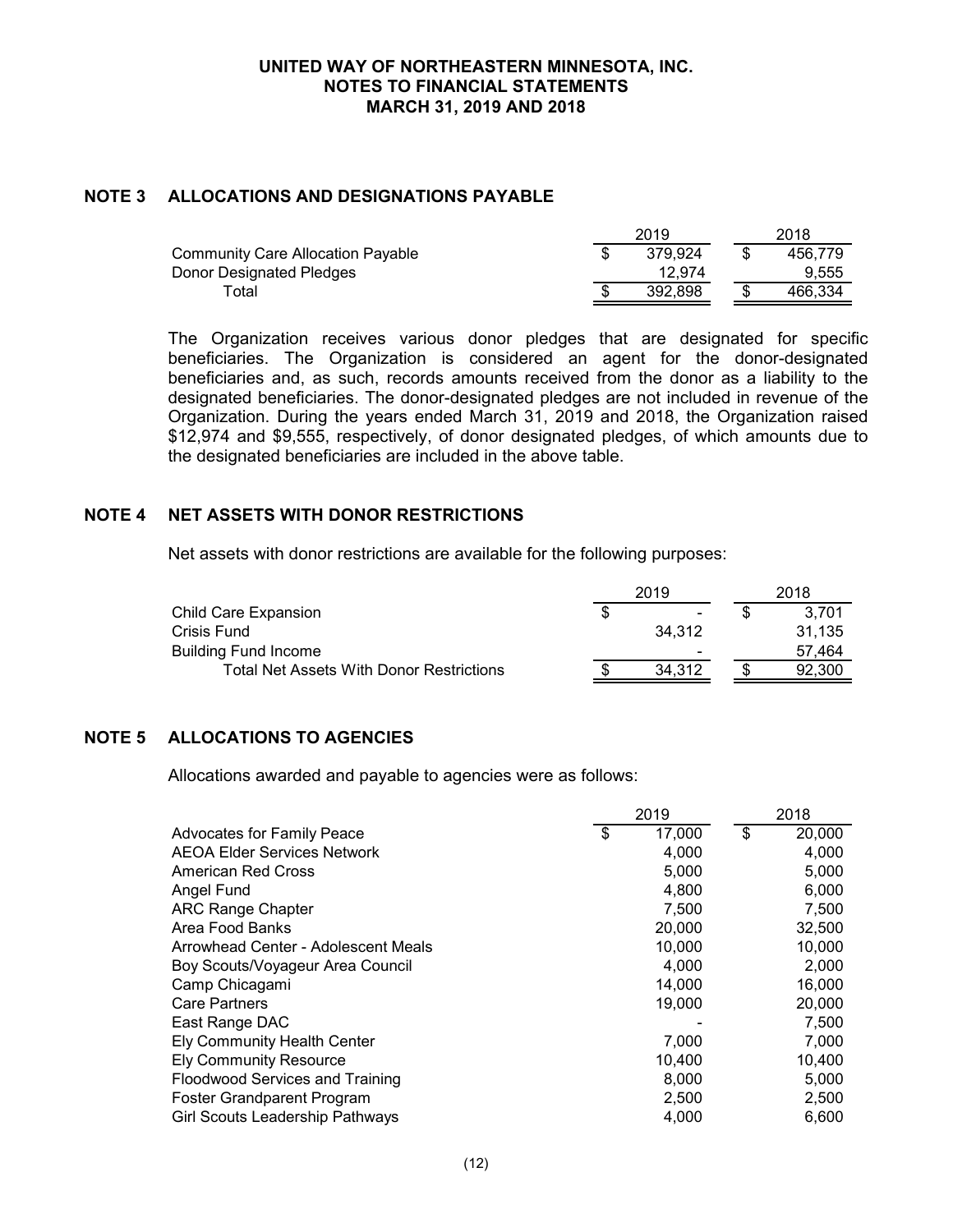# **NOTE 5 ALLOCATIONS TO AGENCIES (CONTINUED)**

|                                                | 2019                               | 2018                               |
|------------------------------------------------|------------------------------------|------------------------------------|
| Habitat for Humanity - NSLC                    | $\overline{\mathcal{S}}$<br>24,000 | $\overline{\mathcal{S}}$<br>25,000 |
| Hibbing Kinship Mentoring Program              | 8,800                              | 8,800                              |
| Homeless Youth Project - RMH                   |                                    | 9,000                              |
| <b>LSS Family Resource Center</b>              | 27,500                             | 40,000                             |
| Mesabi Family YMCA                             | 7,000                              | 7,500                              |
| Northwoods Care Partners                       | 20,000                             | 25,000                             |
| <b>Project Care</b>                            | 19,000                             | 25,000                             |
| Range Transitional Housing                     | 35,000                             | 35,000                             |
| Salvation Army - Hibbing                       | 12,000                             | 12,000                             |
| Salvation Army - Virginia                      | 7,000                              | 7,000                              |
| Second Harvest N. Lake Food Bank               | 15,000                             | 15,000                             |
| Serve MN                                       | 6,500                              | 6,500                              |
| Sexual Assault Program of NSLC                 | 25,000                             | 30,000                             |
| Support Within Reach (Itasca AASA)             | 4,000                              | 2,500                              |
| SWOP - Summer Work Outreach Project            | 2,500                              |                                    |
| <b>Volunteers in Education</b>                 | 15,000                             | 14,000                             |
| <b>American Red Cross Blankets</b>             |                                    | 1,200                              |
| Salvation Army - Hibbing Refrigerator          |                                    | 2,500                              |
| <b>Other Distributions</b>                     | 12,975                             | 8,497                              |
| Iron Range Allocations                         | 378,475                            | 436,497                            |
| <b>Falls Hunger Coalition</b>                  | 5,000                              | 5,000                              |
| <b>Friends Against Abuse</b>                   | 10,000                             | 10,000                             |
| Koochiching Aging Options                      | 4,000                              | 4,000                              |
| Salvation Army                                 | 23,000                             | 23,360                             |
| Servants of Shelter                            | 1,000                              |                                    |
| <b>Koochiching Allocations</b>                 | 43,000                             | 42,360                             |
| <b>Total Community Care Allocations</b>        | 421,475                            | 478,857                            |
| Smiles Across Minnesota                        | 22,613                             | 26,274                             |
| Imagination Library                            | 72,115                             | 71,763                             |
| <b>Buddy Backpack</b>                          | 190,913                            | 158,413                            |
| <b>Transition Fund for Families in Crisis</b>  |                                    | 600                                |
| <b>United for Veterans</b>                     | 61,088                             | 28,512                             |
| <b>Bright Beginnings</b>                       | 6,394                              |                                    |
| <b>Bright Beginnings - Parent Aware</b>        |                                    | (1,500)                            |
| Bright Beginnings - Childcare Expansion Grants | 63,174                             | 30,429                             |
| <b>Volunteer Portal Disbursement</b>           |                                    | 2,500                              |
| Crisis Fund 2016                               |                                    | (250)                              |
| Meet Up and Chow Down                          | 2,781                              | 12,807                             |
| Child Care Program                             |                                    | 1,038                              |
| <b>EFSP Emergency Shelter</b>                  | 5,058                              | 4,415                              |
|                                                |                                    |                                    |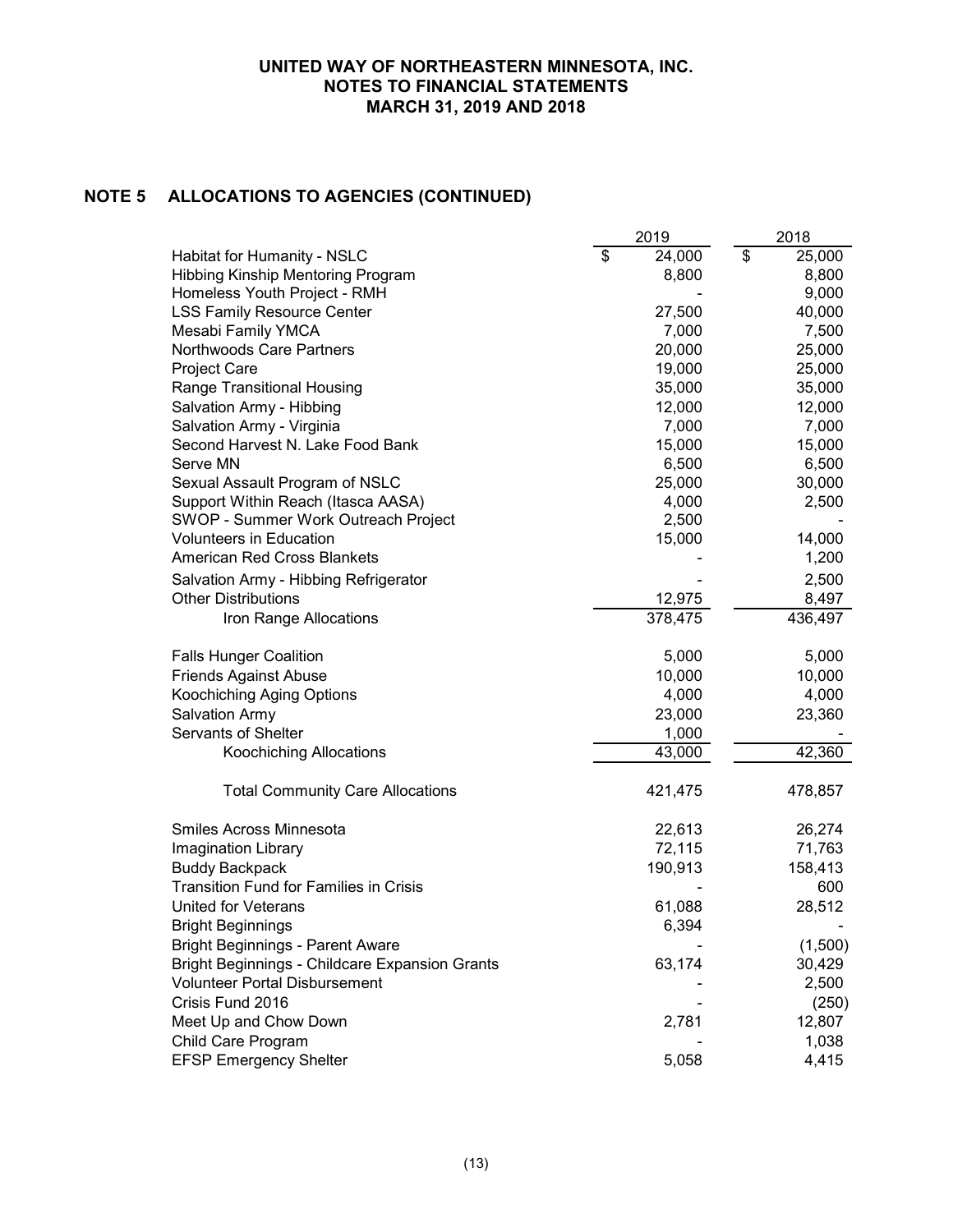# **NOTE 5 ALLOCATIONS TO AGENCIES (CONTINUED)**

|                                        | 2019 |         |    | 2018    |  |  |
|----------------------------------------|------|---------|----|---------|--|--|
| <b>Bridges Out of Poverty</b>          | \$   | 15.834  | \$ | 11,042  |  |  |
| Child Care Technical Assistance Fund   |      | 3,355   |    | 1,463   |  |  |
| Read for the Record                    |      | 749     |    | 128     |  |  |
| <b>Food Disbursements</b>              |      | 24.803  |    |         |  |  |
| Kids Hygiene Kits                      |      | 5,641   |    |         |  |  |
| <b>Total Initiatives Distributions</b> |      | 474.518 |    | 347,634 |  |  |
| <b>Total Agency Allocations</b>        | S    | 895.993 | S  | 826.491 |  |  |

These amounts do not include contributions that donors have designated for a specific beneficiary.

## **NOTE 6 RETIREMENT PLAN**

The Organization has a Simple IRA plan qualified under Section 408 of the Internal Revenue Code (IRC) for all employees who meet certain eligibility requirements. The Organization contributed \$18,346 and \$17,809 to the Plan during the years ended March 31, 2019 and 2018, respectively. Employees may also elect to make salary deferral contributions to the plan generally up to a maximum amount allowed by the IRC limits.

#### **NOTE 7 FAIR VALUE MEASUREMENTS**

The Organization reports its fair value measures using a three-level hierarchy that prioritizes the inputs used to measure fair value.

This hierarchy, established by generally accepted accounting principles, requires that entities maximize the use of observable inputs and minimize the use of unobservable inputs when measuring fair value. The three levels of inputs used to measure fair value are as follows:

*Level 1 –* Quoted prices for identical assets or liabilities in active markets to which the Organization has access at the measurement date.

*Level 2 – Inputs other than quoted prices included in Level 1 that are observable for the asset or liability, either directly or indirectly. Level 2 inputs include:* 

- quoted prices for similar assets or liabilities in active markets;
- quoted prices for identical or similar assets in markets that are not active;
- observable inputs other than quoted prices for the asset or liability (for example, interest rates and yield curves); and
- inputs derived principally from, or corroborated by, observable market data by correlation or by other means.

*Level 3 –* Unobservable inputs for the asset or liability should be used to measure the fair value to the extent that observable inputs are not available.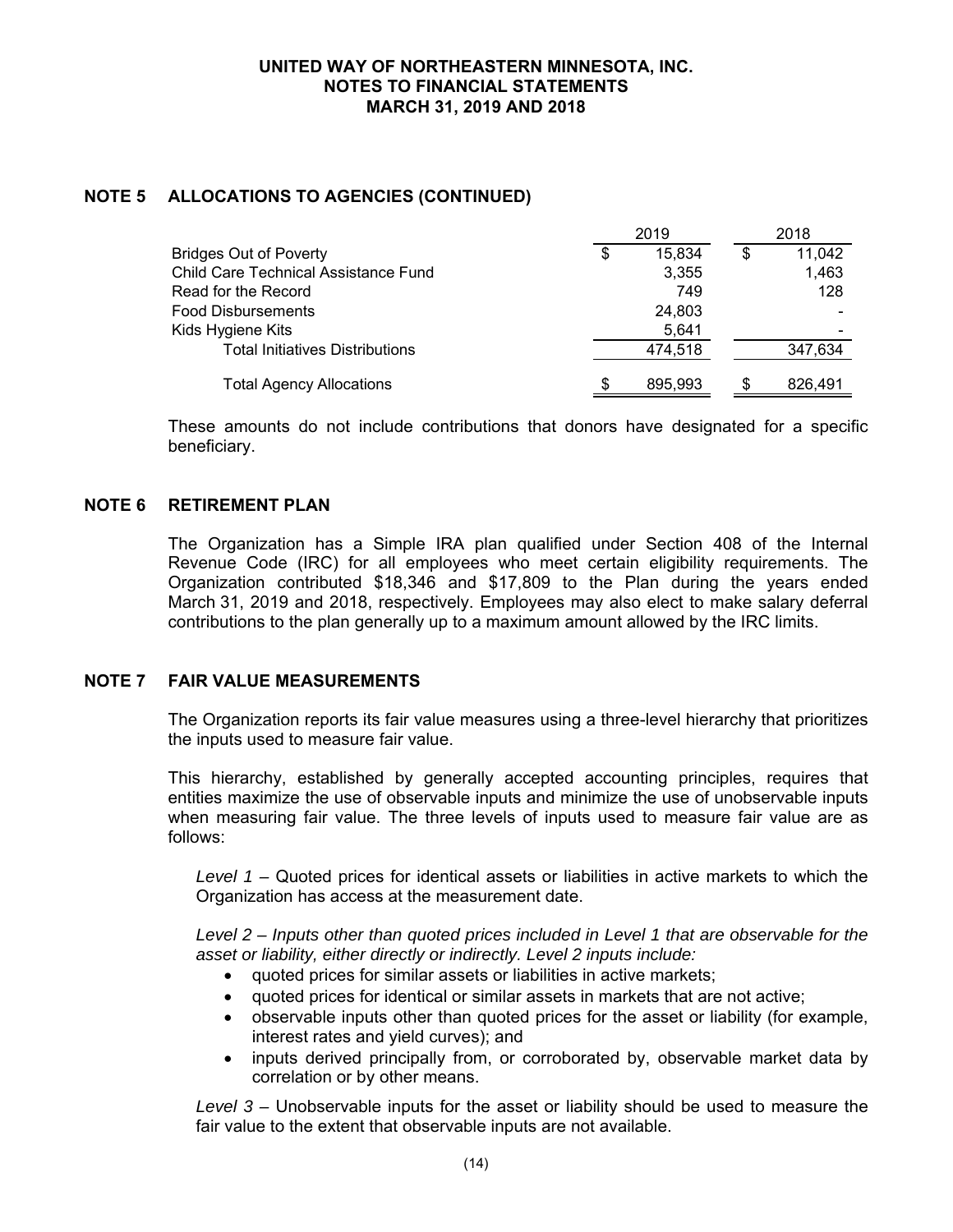### **NOTE 7 FAIR VALUE MEASUREMENTS (CONTINUED)**

The Organization's investments at fair value, which is comprised of Funds held at Lincoln Financial and Minnesota Community Foundation, as of March 31, 2019 and 2018 are as follows:

|                                 | 2019    |        |    |         |           |     |           |  |  |
|---------------------------------|---------|--------|----|---------|-----------|-----|-----------|--|--|
|                                 | Level 1 |        |    | Level 2 | Level 3   |     | Total     |  |  |
| Funds Held at Lincoln Financial | S       | 33.678 | \$ |         | S         | S   | 33.678    |  |  |
| Minnesota Community Foundation  |         |        |    |         | 1.246.199 |     | 1,246,199 |  |  |
|                                 |         |        |    |         |           |     |           |  |  |
|                                 | Level 1 |        |    | Level 2 | Level 3   |     | Total     |  |  |
| Funds Held at Lincoln Financial |         | 30.254 | \$ |         | S.        | SS. | 30,254    |  |  |
| Minnesota Community Foundation  |         | ۰      |    |         | 1,275,305 |     | 1,275,305 |  |  |

Changes in Level 3 assets at the Minnesota Community Foundation for the fiscal year ended March 31, 2019 and 2018, are as follows:

|                          | 2019 |           |  | 2018      |
|--------------------------|------|-----------|--|-----------|
| Beginning of Year        |      | 1.275.305 |  | 1.213.314 |
| Distributions            |      | (50,666)  |  | (49, 417) |
| Investment Return Earned |      | 21.560    |  | 111.408   |
| End of Year              |      | 1.246.199 |  | 1.275.305 |

## **NOTE 8 COMMITMENTS**

In July 2018, the Organization entered into a capital lease agreement for a term of 5 years.

The cost of the copier under the capital lease was \$10,406 and the corresponding accumulated depreciation was \$1,561 at March 31, 2019. Depreciation on the copier under the capital lease is included in depreciation expense.

Future capital lease payments, including interest, are as follows:

| Year Ending March 31,               |    | Amount  |  |  |  |
|-------------------------------------|----|---------|--|--|--|
| 2020                                | \$ | 2,532   |  |  |  |
| 2021                                |    | 2,532   |  |  |  |
| 2022                                |    | 2,532   |  |  |  |
| 2023                                |    | 2,532   |  |  |  |
| 2024                                |    | 633     |  |  |  |
| <b>Total Minimum Lease Payments</b> |    | 10,761  |  |  |  |
| Less: Amount Representing Interest  |    |         |  |  |  |
| on Capital Lease Payable            |    | (1,665) |  |  |  |
| Net Minimum Capital Lease Payable   | S  | 9,096   |  |  |  |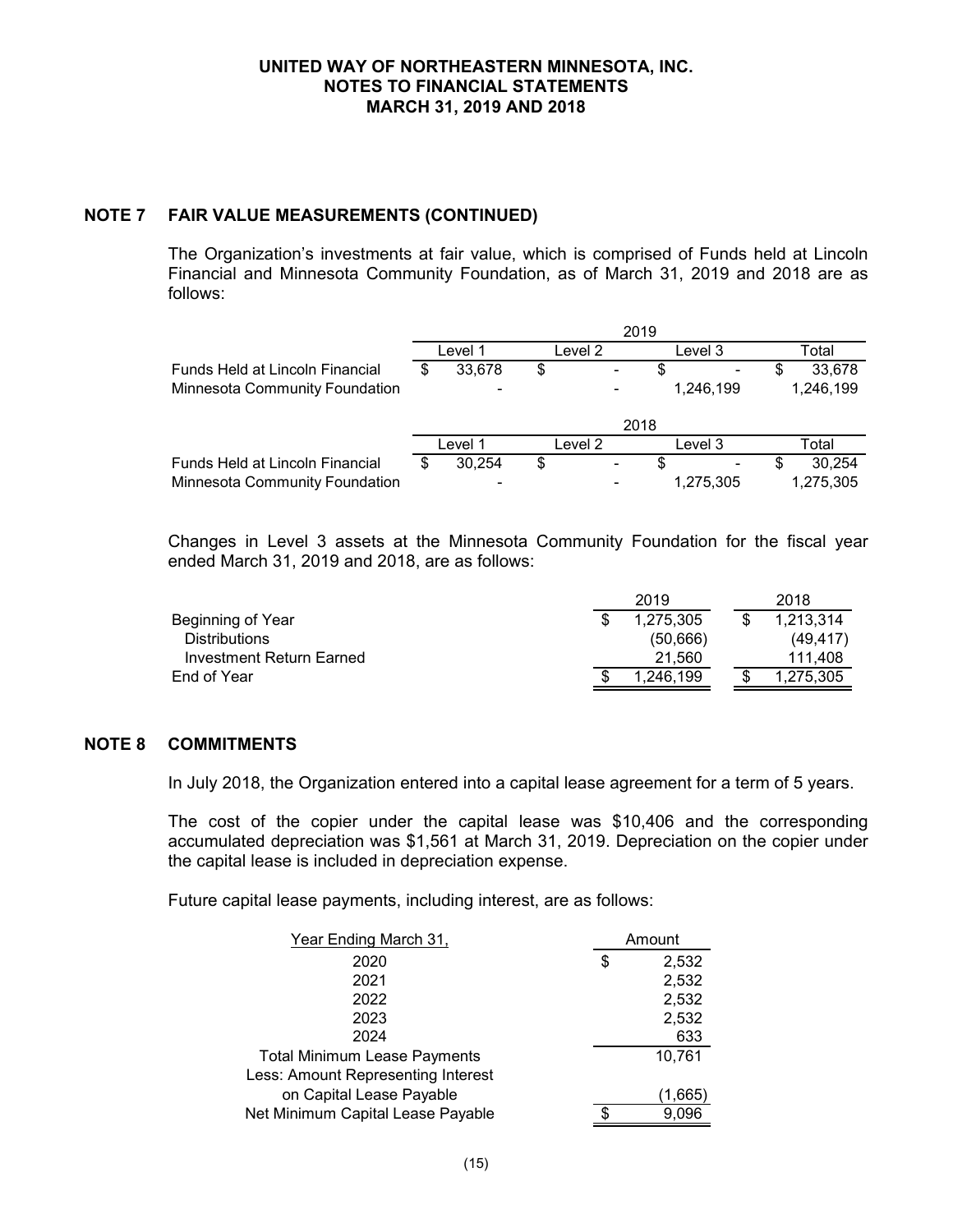#### **NOTE 9 CONCENTRATIONS**

Two organizations account for approximately 54% of gross campaign results revenue for the year ended March 31, 2019.

Two organizations account for approximately 67% of net contributions receivable as of March 31, 2019.

Three organizations account for approximately 73% of gross campaign results revenue for the year ended March 31, 2018.

Two organizations account for approximately 63% of net contributions receivable as of March 31, 2018.

## **NOTE 10 INFORMATION REGARDING LIQUIDITY AND AVAILABILITY**

The Organization strives to maintain liquid financial assets sufficient to cover 180 days of general expenditures. Financial assets in excess of daily cash requirements are invested in certificates of deposit, money market funds, and the United Way of Northeastern Minnesota Forever Fund at the Minnesota Community Foundation.

Investments with liquidity horizons greater than one year include funds invested in certificates of deposit and the United Way of Northeastern Minnesota Forever Fund. The Organization has access to the certificates of deposit if needed, but would pay a penalty for early withdrawal. The funds held at the United Way of Northeastern Minnesota Forever Fund can be withdrawn up to 20% per year if needed, however the Organization's intention is to only withdraw the earnings and interest each year.

The following table reflects the Organization's financial assets as of March 31, 2019 and 2018, reduced by amounts that are not available to meet general expenditures within one year of the statement of financial position date because of contractual restrictions or internal board designations.

|                                      |    | 2019     | 2018 |           |  |
|--------------------------------------|----|----------|------|-----------|--|
| Cash                                 | \$ | 330.729  | \$.  | 564.328   |  |
| <b>Contributions Receivable, Net</b> |    | 581.947  |      | 585,967   |  |
| Funds Held by Lincoln Financial      |    | 33,678   |      | 30,254    |  |
| <b>Total Financial Assets</b>        |    | 946.354  |      | 1,180,549 |  |
| Net Assets With Donor Restriction    |    | (34,312) |      | (92,300)  |  |
| <b>Total Financial Assets, Net</b>   | S  | 912.042  |      | 1,088,249 |  |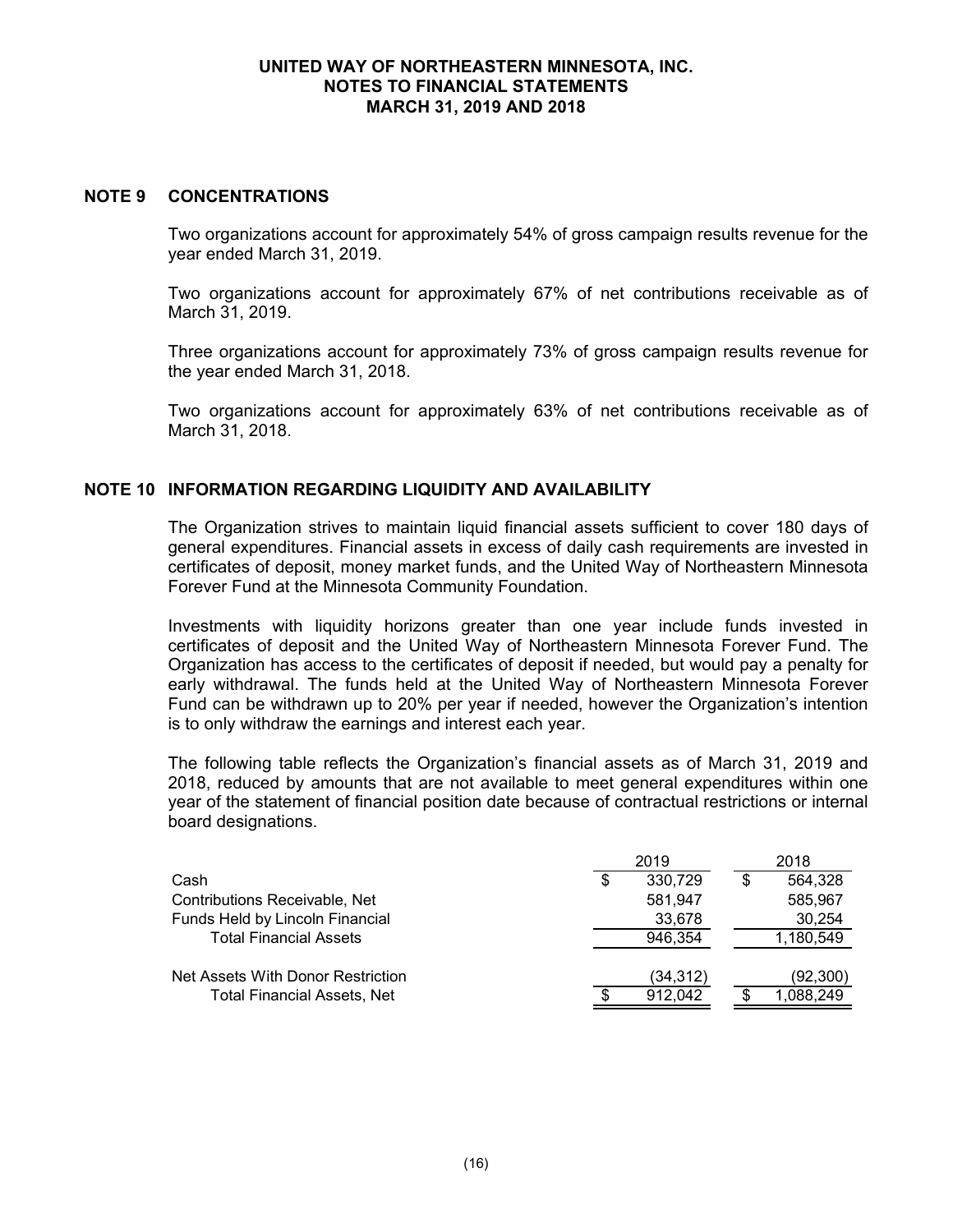### **UNITED WAY OF NORTHEASTERN MINNESOTA, INC. PROGRAM SERVICES YEAR ENDED MARCH 31, 2019 (SEE INDEPENDENT AUDITORS' REPORT)**

|                                                              | Allocating |                           | Planning |                           | Other |                           | Total                             |
|--------------------------------------------------------------|------------|---------------------------|----------|---------------------------|-------|---------------------------|-----------------------------------|
| <b>Salaries</b><br>Payroll Taxes<br><b>Employee Benefits</b> | \$         | 73,832<br>5,881<br>14,593 | \$       | 73,832<br>5,881<br>14,593 | \$    | 83,061<br>6,617<br>16,418 | \$<br>230,725<br>18,379<br>45,604 |
| <b>Total Salaries and Related Expenses</b>                   |            | 94,306                    |          | 94,306                    |       | 106,096                   | 294,708                           |
| Telephone<br><b>Supplies</b>                                 |            | 1,374<br>585              |          | 1,374<br>585              |       | 1,546<br>658              | 4,294<br>1,828                    |
| Travel                                                       |            | 1,638                     |          | 1,638                     |       | 1,842                     | 5,118                             |
| Postage                                                      |            | 334                       |          | 334                       |       | 376                       | 1,044                             |
| <b>Campaign Supplies</b>                                     |            | 2,814                     |          | 2,814                     |       | 3,166                     | 8,794                             |
| <b>Professional Fees</b>                                     |            | 3,686                     |          | 3,686                     |       | 4,148                     | 11,520                            |
| <b>Equipment Maintenance</b>                                 |            | 693                       |          | 693                       |       | 780                       | 2,166                             |
| Occupancy                                                    |            | 5,007                     |          | 5,007                     |       | 5,632                     | 15,647                            |
| <b>Equipment Purchase</b>                                    |            | 1,361                     |          | 1,361                     |       | 1,531                     | 4,253                             |
| <b>Business and Special Meetings</b>                         |            | 640                       |          | 640                       |       | 720                       | 1,999                             |
| Training                                                     |            | 616                       |          | 616                       |       | 694                       | 1,926                             |
| Miscellaneous                                                |            | 428                       |          | 428                       |       | 480                       | 1,336                             |
| <b>Membership Dues</b>                                       |            | 3,722                     |          | 3,722                     |       | 4,186                     | 11,630                            |
| Depreciation                                                 |            | 7,495                     |          | 7,495                     |       | 8,432                     | 23,422                            |
| Total                                                        | \$         | 124,699                   | \$       | 124,699                   | \$    | 140,287                   | \$<br>389,685                     |